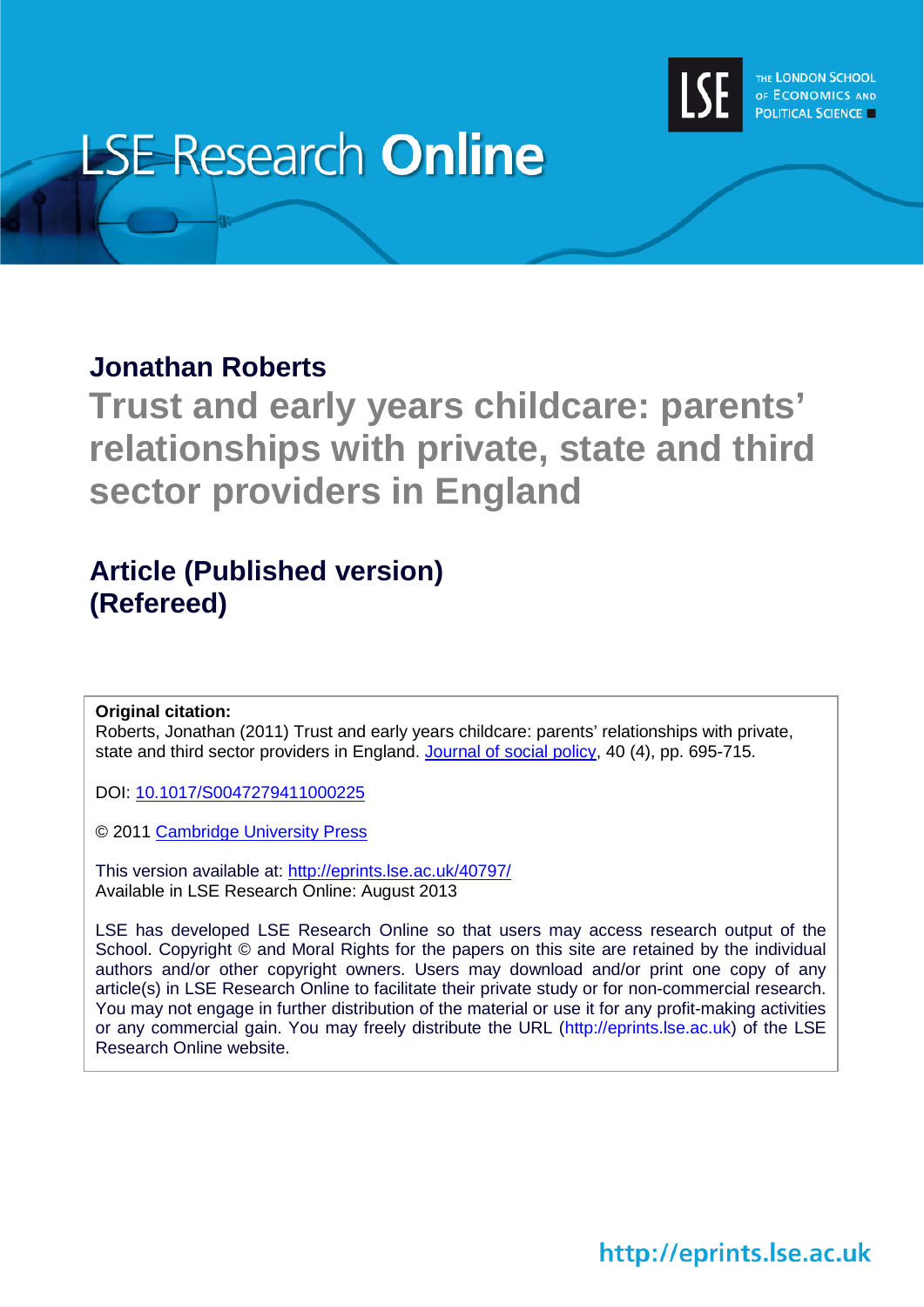## **Journal of Social Policy**

http://journals.cambridge.org/JSP

Additional services for *Journal of Social Policy:*

Email alerts: Click here Subscriptions: Click here Commercial reprints: Click here Terms of use : Click here



## **Trust and Early Years Childcare: Parents' Relationships with Private, State and Third Sector Providers in England**

JONATHAN ROBERTS

Journal of Social Policy / Volume 40 / Issue 04 / October 2011, pp 695 - 715 DOI: 10.1017/S0047279411000225, Published online: 14 April 2011

**Link to this article:** http://journals.cambridge.org/abstract\_S0047279411000225

#### **How to cite this article:**

JONATHAN ROBERTS (2011). Trust and Early Years Childcare: Parents' Relationships with Private, State and Third Sector Providers in England. Journal of Social Policy, 40, pp 695-715 doi:10.1017/S0047279411000225

**Request Permissions :** Click here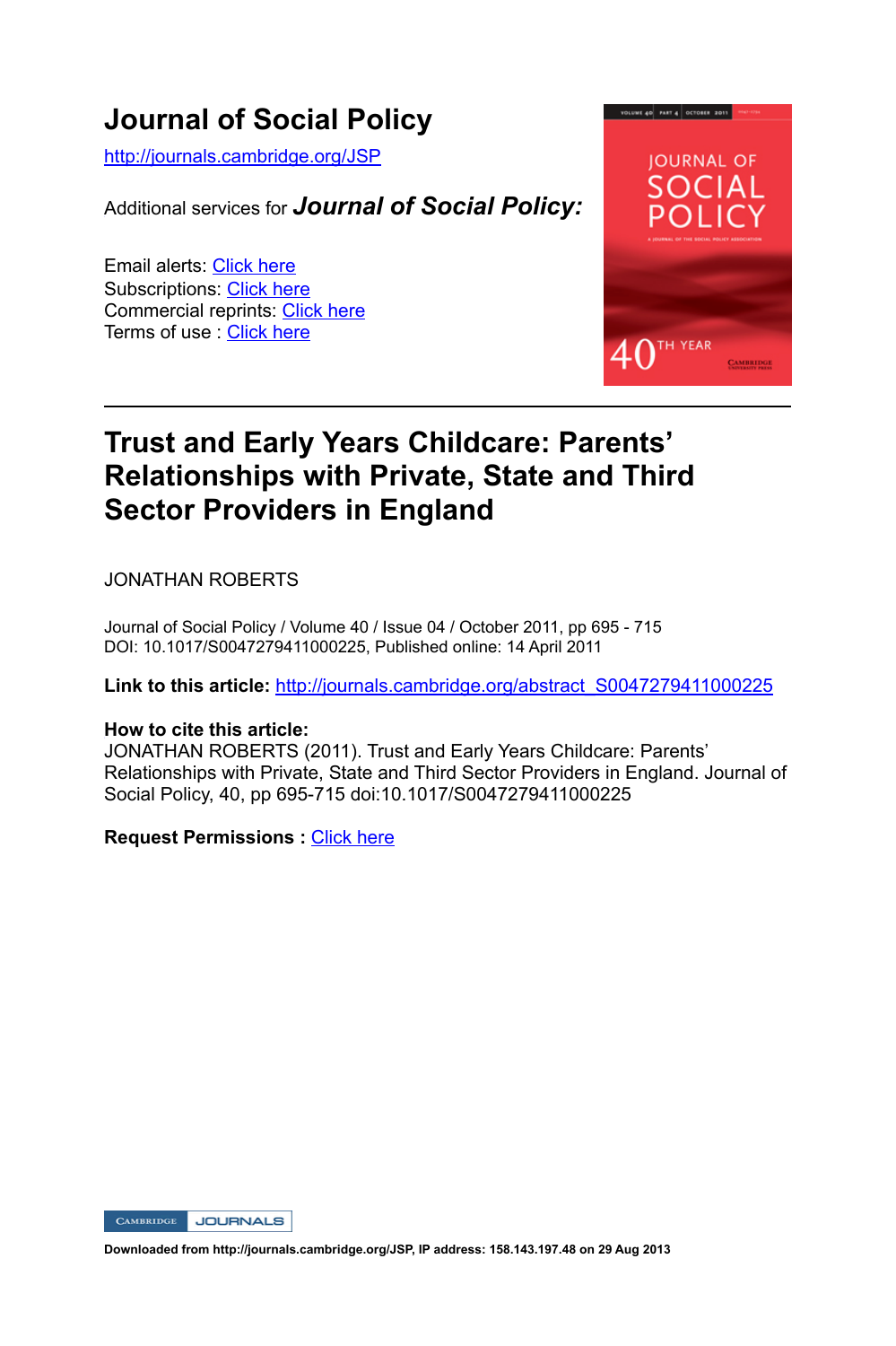# Trust and Early Years Childcare: Parents' Relationships with Private, State and Third Sector Providers in England

#### **JONATHAN ROBE RTS<sup>∗</sup>**

<sup>∗</sup>*Department of Social Policy, London School of Economics and Political Science, London, WC2A 2AE email: j.j.g.roberts@lse.ac.uk*

#### **Abstract**

Relationships of trust are central to the provision of public services. There are, however, concerns that public service reform may disrupt established trust relations. One such reform is the provision of services by a mix of organisations from state, for-profit and third sectors. This paper reports upon an empirical study of the trust relationships between parents and diverse organisations providing early years childcare. It considers whether organisational form or sector is perceived to be a significant indicator of trustworthiness or untrustworthiness, and examines organisational behaviours which may support or hinder trusting relationships. The paper reports that *a priori* signals, such as sector, have little effect on decisions to trust. Instead, parents actively construct trust through observation of and interactions with providers. Attention therefore shifts to trust-producing organisational behaviours, such as transparency, and to trust-reducing behaviours, such as staff turnover. The paper identifies some benefit in provision through an integrated centre, where parents develop trust over time prior to preschool childcare use. Such a process may be particularly helpful to parents who face disadvantage.

#### **Introduction**

Relationships of trust are both important and complex in the provision of public services, such as health, education or childcare. In such fields, quality can be difficult to monitor or measure, thus creating information asymmetries between service providers and users (Arrow, 1963). The vulnerability of users is also high, since the costs of poor provision may be severe. In such a context, assessment of the trustworthiness of a provider is a central dilemma. There are, however, concerns that institutional change in the delivery of public services in England – for instance, market-based approaches or the growth of top–down audit and inspection – may disrupt embedded trust relations (O'Neill, 2002; Marquand, 2004). Such concerns are situated within a wider societal context of uncertainty in which trust in professionals, expert systems and government is seen to be declining (Taylor-Gooby, 2006).

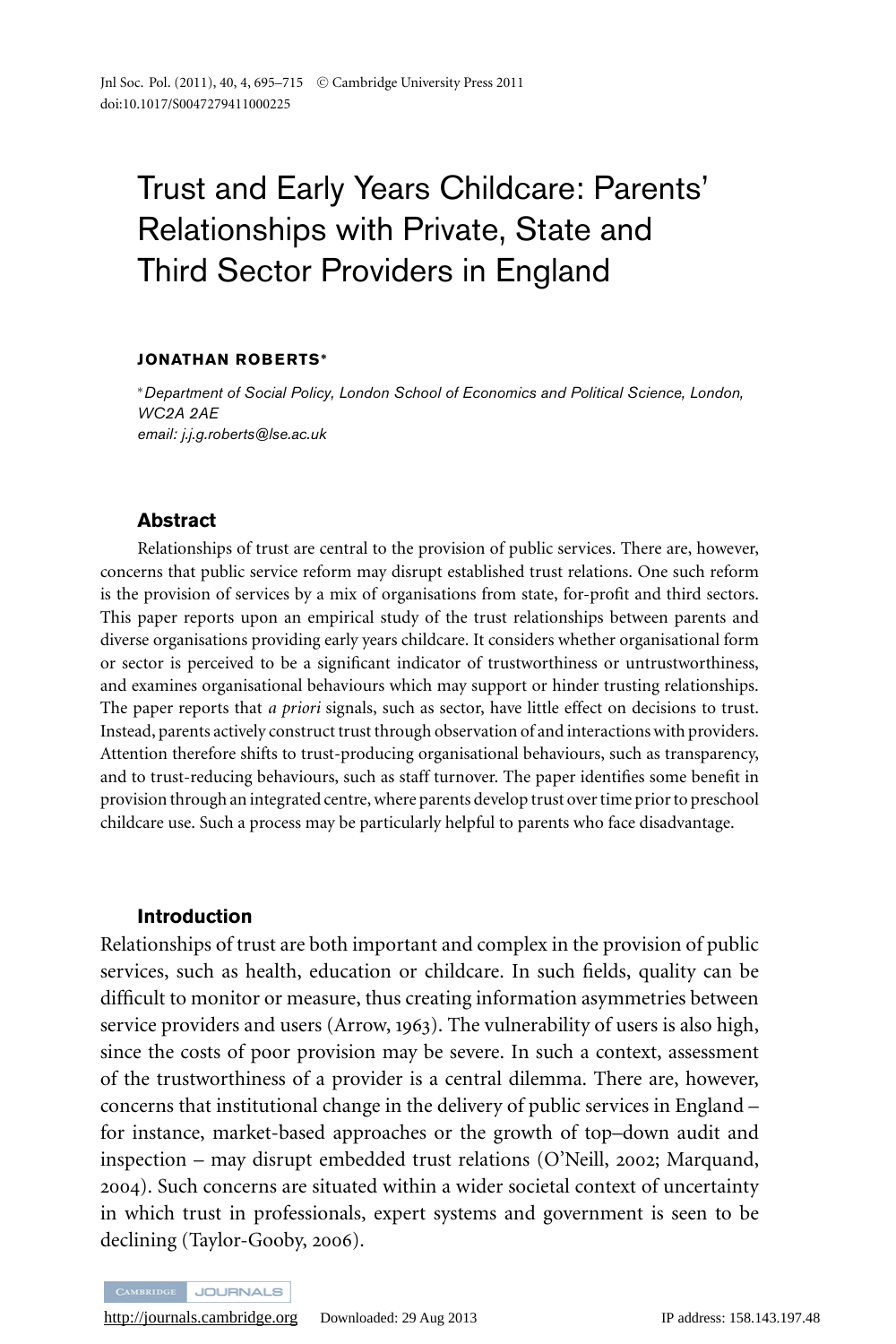Research into the impact of public service reforms on trust has been located at, on the one hand, the institutional level and, on the other, the interpersonal level. Thus there has been consideration of public trust in the pensions system or the National Health Service (Hyde *et al.*, 2007; Taylor-Gooby, 2007), and of individual transactions between professionals and users (Alaszewski, 2003). Empirical research has not adequately addressed the intermediary level between institutional and interpersonal trust – namely, users' trust in organisations. This is a significant omission for two reasons. First, organisations have been an important focus of public sector reform. A cross-sectoral mix of state, forprofit and third sector organisations has been encouraged to provide services across fields such as social care and health. Second, organisational form is theoretically relevant to trust; there are in particular diverse propositions about the perceived trustworthiness of state, for-profit and third sector organisations.

This paper reports findings from an empirical study which has explored users' trust in organisations which provide preschool childcare. Preschool childcare is a rich arena in which to explore such relationships. In common with other public services, the evaluation of quality by the purchaser is held to be difficult (Krashinsky, 1986); further, there are few transactions in which vulnerability is so pronounced as in the entrusting of a child to the care of a stranger. In such circumstances, trust, as a positive expectation of others' reliability, is likely to be both fundamental and challenging. In addition policy initiatives in England have favoured provision by a variety of organisations. The first section of the paper describes this mixed economy of childcare; it is followed by an overview of theoretical propositions about the relationship between users' trust and organisational form. The paper then presents findings from the empirical study. It considers to what extent organisational form or sector is perceived to be a significant indicator of trustworthiness, examines the role of for-profit firms' organisational reputation as a basis for trust, and investigates organisational behaviours which may support or hinder a trusting relationship. A discussion explores these findings and considers policy implications.

#### **The mixed economy of childcare**

There has been sustained policy interest and substantial investment in preschool childcare in England since 1997, founded upon twin objectives: improved early learning opportunities, particularly for disadvantaged children; and increased labour market participation by mothers to improve children's material wellbeing (Lewis, 2003). Notwithstanding this interest, the level of state funding and the availability of affordable, high-quality early years provision have remained low in the UK compared to many EU countries (West *et al.*, 2010).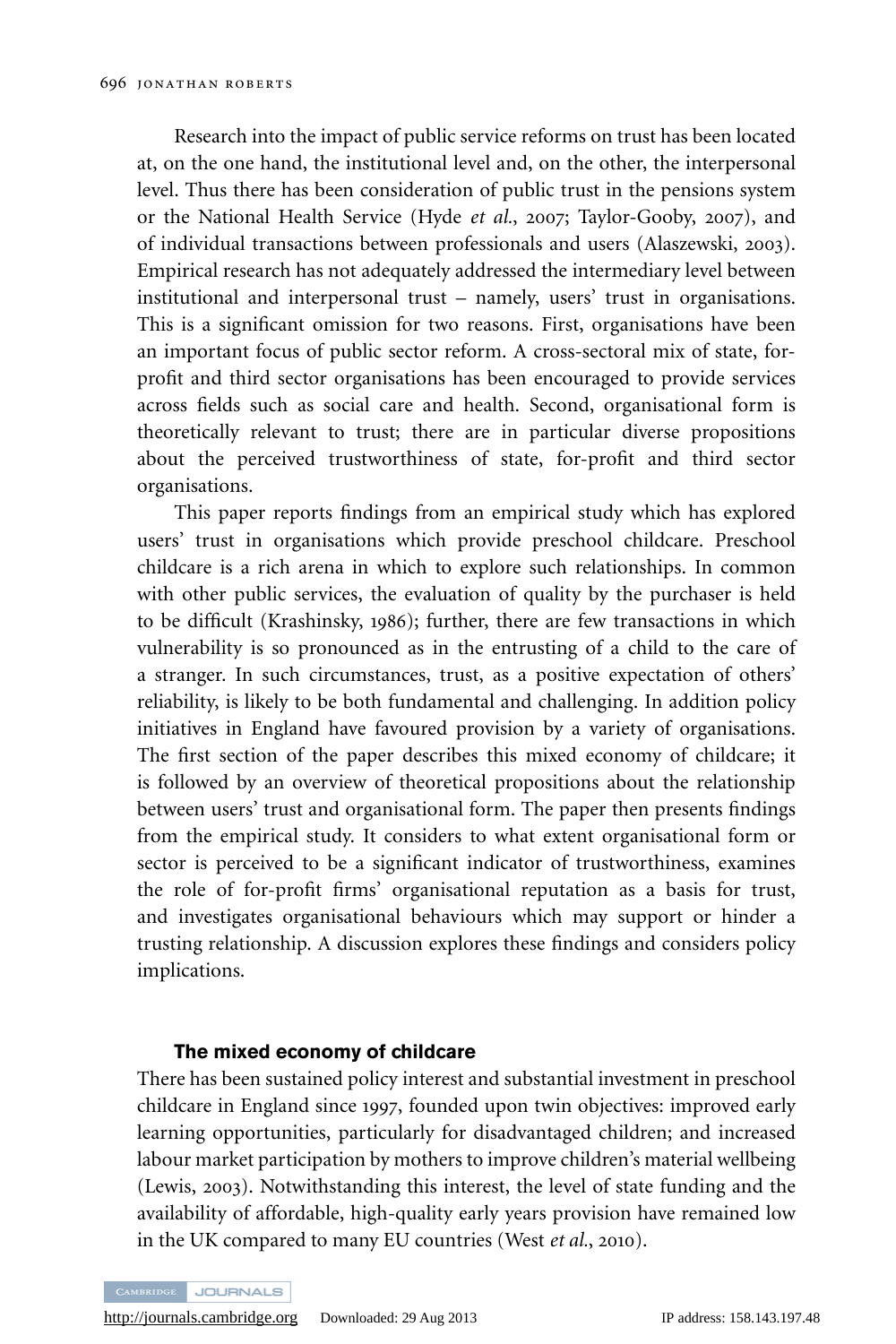Recent policy initiatives in this area have been characteristic of contemporary public sector reform. There has been a strengthening of top–down regulation through a detailed curriculum (Childcare Act, 2006) and through inspection by the Office for Standards in Education (Ofsted). The dominant institutional mechanism for the delivery of childcare has been the market and parental choice of preschool provider within a mixed economy of organisations (Lewis, 2003; DCSF, 2009a). The government's early years education programme, for instance, offers free part-time places for children aged three and four years: it is enacted through a quasi-voucher system whereby parents select between providers from state, third or for-profit sectors (West, 2006). Local authorities must ensure a 'diverse range of providers in line with parental choice' (SureStart, 2006: 16). Thus, in 2009 over half the three-year old population attended private, voluntary or independent (PVI) organisations; other provision was offered by state nursery schools or state nursery classes attached to primary or infant schools (DCSF, 2009b). A second key initiative, the childcare element of the Working Tax Credit, is again market-based: demand-side subsidies are used by low-income parents to make their choice of provider in the childcare market. Even within policies that are not explicitly market-based, there is emphasis on PVI provision. The government's high profile Sure Start children's centres initiative is an example. Children's centres bring together health, social services and other support for parents and young children; in the 30 per cent most disadvantaged communities, such centres must offer full day childcare (although not for free). Where supply of childcare is insufficient, local authorities are again required to favour PVI providers (DfES, 2006).

The mixed economy of organisations, however, does not imply direct competition: despite the rhetoric of choice, there may be few possibilities for parents to choose between sectors. There is little state provision for children younger than three years, and state provision for three- and four-year-old children is generally limited to term time only, thus often compelling parents to use PVI provision. Further, choice of PVI providers may itself be constrained because the level of fees can be unaffordable (West, 2006); thus users of private daycare have a higher socio-economic profile than users at other settings (Bryson *et al.*, 2006).

The delivery of childcare through a market-based mixed economy has been challenged. There is concern that the parent/provider relationship has been reduced to financial exchange (Ball and Vincent, 2005). The quality of provision, the level of qualifications and the extent of funding in PVI settings have also been questioned (Sylva *et al.*, 2004; West, 2006; West *et al.*, 2010). Particular challenges face low-income parents, who may be forced to interact with formalised childcare with which they are uncomfortable (Dean, 2007), and who simultaneously experience constraints on choice because of a lack of affordable care (Ball and Vincent, 2005). There has, however, been little consideration of the dynamics of trust within this mixed economy of organisations.

CAMBRIDGE JOURNALS

<http://journals.cambridge.org> Downloaded: 29 Aug 2013 IP address: 158.143.197.48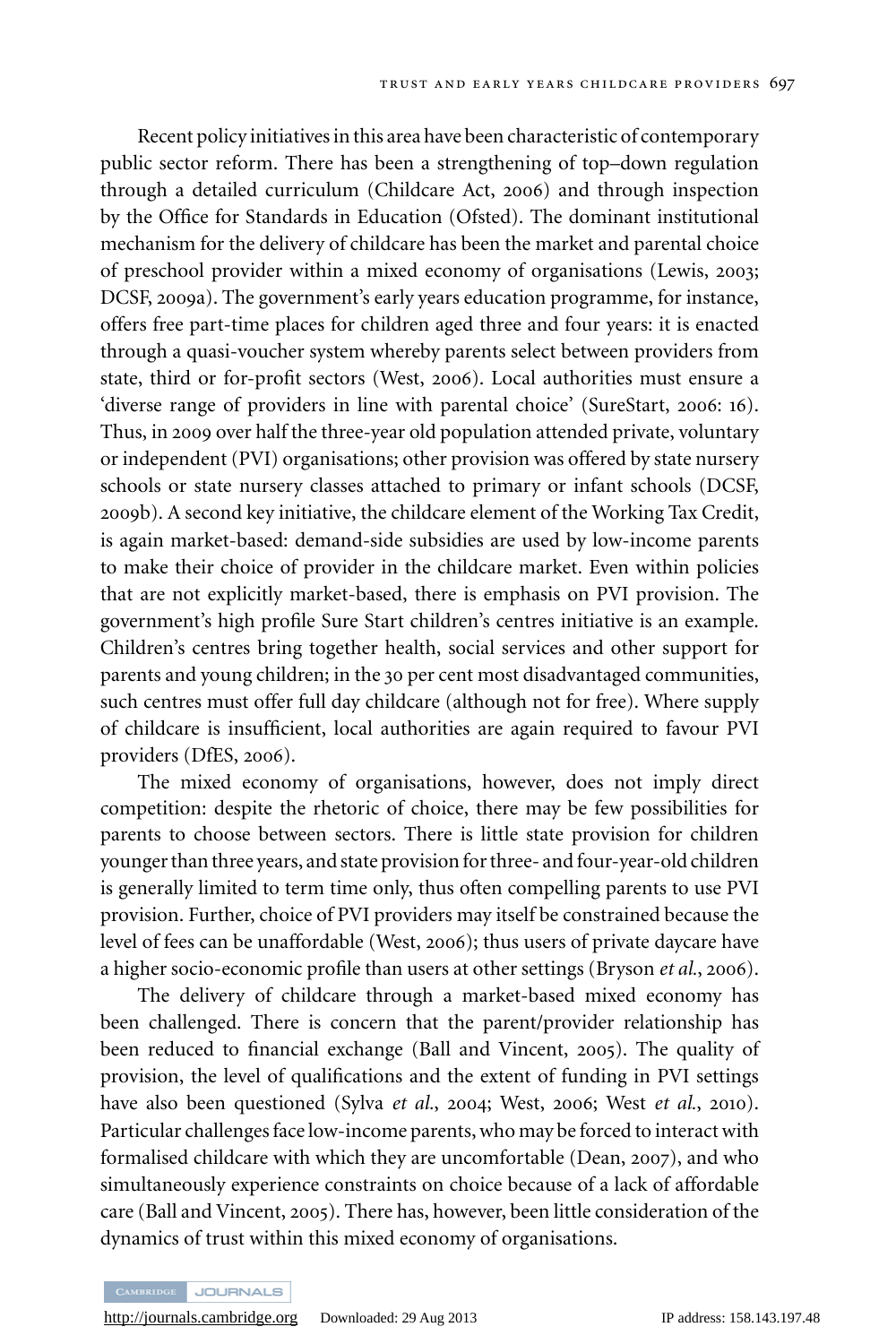#### **Trust and organisational form**

There are diverse theoretical propositions about the trust advantages of organisational forms or sectors; cutting across these propositions are contrasting understandings of the nature of trust. This brief overview identifies two groups of propositions: first, rational actor approaches to trust, and, second, normative and institutional perspectives. Both share a view of trust as, fundamentally, an *a priori* construction: a decision to trust rests upon pre-existing organisational signals, rather than upon users' first-hand observation of organisational behaviours.

#### **Rational actor perspectives**

Rational actor accounts focus on reputation, which is held to be especially central to consumers' decision-making when the characteristics of a good are hard to measure (Ortmann, 1996). It is 'reputational enforcement' within a market which underpins the perceived trustworthiness of for-profit firms (Ortmann, 1996: 475). If a profit-making firm is discovered to be skimping on quality or otherwise profiteering, its reputation will be damaged: consumers will be less likely to enter into future transactions, and profits will be diminished. There is, then, an incentive for firms to protect their reputation by acting in a trustworthy manner; a good reputation therefore becomes, for the consumer, an indicator of likely trustworthiness. Protection of reputation may be especially urgent for profit-making chains, since damage to a chain's reputation could be extremely costly (Hansmann,1996). For Hardin (2006:19), the incentive to protect reputation through trustworthy action is an example of trust as 'encapsulated interest' – the interests of provider and consumer are aligned. Such trust is fundamentally calculative, being a probability estimate of the constraints and incentives which will influence the future action of the organisation in which trust may be invested.

Alternatively, it is argued that, where quality is hard to measure, organisations which do not seek profit may seem more trustworthy: it is, after all, the goal of profit-maximisation which creates incentives to skimp on promised quality. Thus non-profit organisations, on account of a legal constraint on the distribution of profits, may seem to have less incentive to act opportunistically (Hansmann, 1996). There are doubts, however, whether such legal constraints are either meaningful to users or perceived to be effectively enforced by the state (Anheier and Kendall, 2002). Ben-Ner and Van Hoomissen (1993) instead focus upon control of the non-profit organisation by stakeholders who themselves use the organisation's services. Such user control becomes a signal of trustworthiness, since any reduction in quality harms the controlling stakeholders as well as other consumers; it is not simply a protection against exploitation, but also a powerful incentive to supply high-quality provision.

In conditions of information asymmetry, state providers should share the same advantages as non-profit organisations, except where the latter boast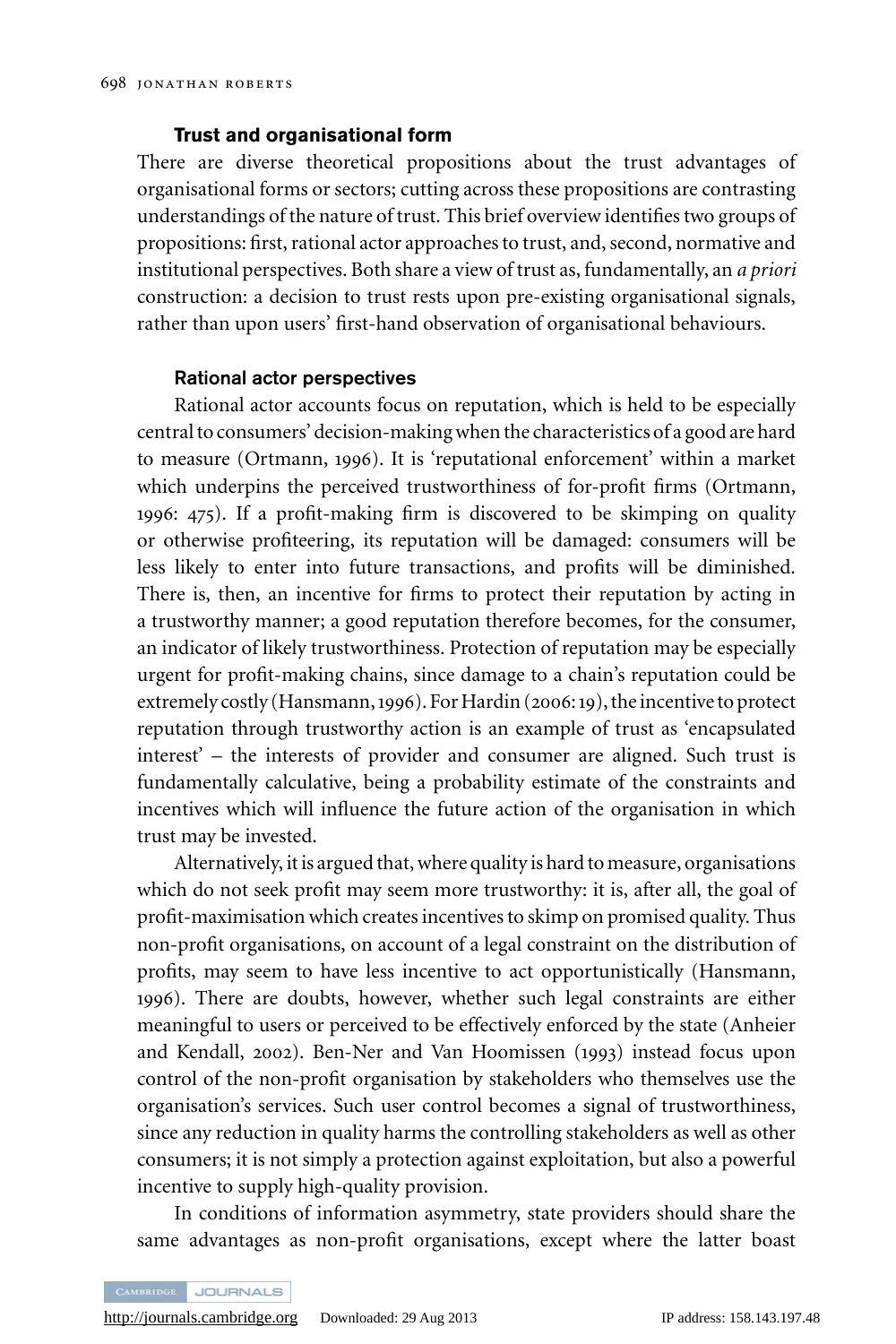meaningful user control (Rose-Ackerman, 1996). Again, government providers have no profit-maximising incentive to exploit information asymmetries. On the other hand, in the absence of competitive forces, there may appear to be little incentive for state services to be effective or responsive.

#### **Social and institutional perspectives**

A second group of approaches regards perceptions of organisational trustworthiness not as a calculation of constraints and incentives, but as attributions which are situated within a social and institutional environment of norms, taken-for-granted meanings and rules. Such approaches broadly fit with the understanding of trust presented by Möllering (2005). Organisational characteristics may act as signals of trustworthiness or untrustworthiness through their resonance or dissonance with normative or taken-for-granted beliefs.

The profit motive, for instance, may be considered normatively untrustworthy. Such a response, characterised by feelings of discomfort or suspicion, is conceptually distinct from a calculative assessment of the risk of exploitation. Thus Arrow (1963: 950) proposes that profit-making in medical services may cause patients to experience 'suspicion and antagonism'. As a corollary, organisations which appear motivated by non-pecuniary values may seem *a priori* trustworthy. Non-profit organisations may have a particular advantage: for Jeavons (1994: 186) 'trustworthiness goes to the core of the reason for the existence of these organizations'. Value-based orientations can be conveyed through ethical or religious missions, rootedness in the community or a generalised notion that non-profit organisations exist to fulfil caring functions or as an institutional expression of altruism (James, 1987; Jeavons, 1994). Policy documents indeed argue that third sector providers are well-positioned to build trust, particularly with vulnerable or hard-to-reach users (HM Treasury/Cabinet Office, 2007; HM Treasury/DCSF 2007). In Mauser's (1998) US study of childcare, only 14 per cent of parents identified organisational form as an important determinant in choosing a provider – but of these parents almost all favoured non-profit provision. The state too may be perceived to embody values of altruism or benevolence. Marquand (2004: 135) proposes that 'the public domain is *...* the domain of trust'; it is the state's 'service ethic' which guarantees quality and which is seen to contrast with the processes and language of the market.

#### **Research questions**

Given these propositions, this paper explores three research questions:

• Is sector or organisational form perceived to be a significant *a priori* signal of trustworthiness? Research must not only record users' opinions, but also reveal whether such opinions influence behaviour (Malani and David, 2008).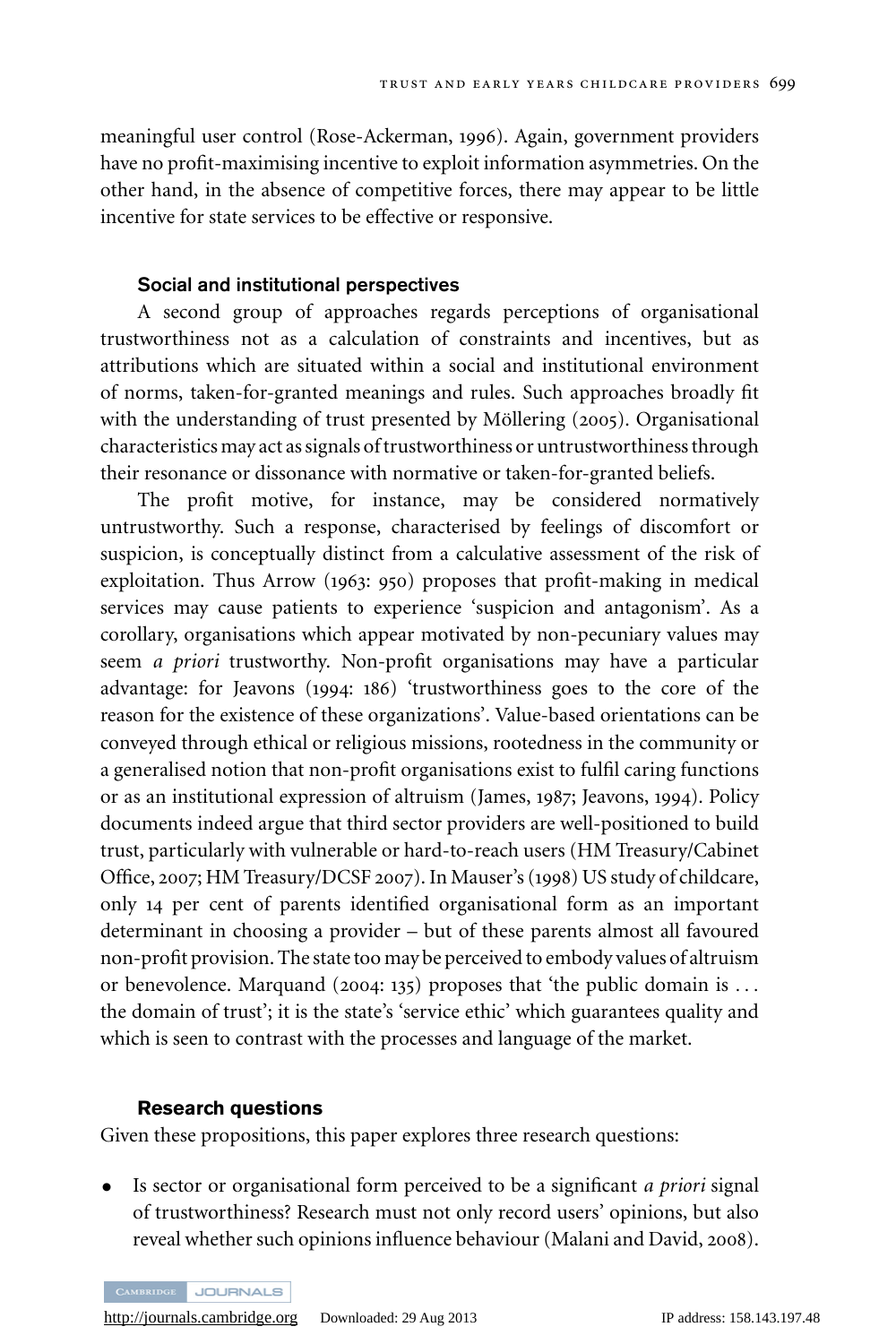- Is reputation important as an *a priori* indication of the incentives and constraints which will regulate future organisational behaviour – particularly the behaviour of for-profit chains?
- Are there other behaviours or characteristics of organisations which support trust?

#### **The study**

An empirical study explored how and to what extent parents trusted preschool childcare provision. Research was undertaken across five organisations in inner London (Table 1): a state nursery class attached to an infant school; a large forprofit daycare chain; a parent-run third sector preschool; a non-profit social enterprise daycare chain, which was not parent-run; and a state integrated centre in which early education was offered through a state nursery school. The selection

| Organisational type                                            | Description                                                                                                                                                                                                                                         | Theoretical trust dimension                                                                                      |
|----------------------------------------------------------------|-----------------------------------------------------------------------------------------------------------------------------------------------------------------------------------------------------------------------------------------------------|------------------------------------------------------------------------------------------------------------------|
| State nursery class                                            | A nursery provided by local<br>government at a<br>state-owned infant school.                                                                                                                                                                        | Absence of profit-making<br>Normative beliefs about<br>'public sector ethos'                                     |
| For-profit daycare chain                                       | A private daycare chain<br>which distributes profits to<br>the owners of capital.                                                                                                                                                                   | Maintenance of market<br>reputation constrains<br>cheating<br>Normative beliefs about<br>profit-making           |
| Parent-run preschool                                           | A non-profit nursery<br>governed by parents which<br>has evolved from the<br>community-based<br>playgroup movement.                                                                                                                                 | Constraints on profit-making<br>User/stakeholder control<br>Third sector values                                  |
| Social enterprise daycare<br>chain                             | A local daycare chain which<br>reinvests profits back into<br>the service. The<br>organisation is not<br>governed by parents.                                                                                                                       | Constraints on profit-making<br>Third sector values<br>Formalised/professionalised<br>non-profit: not parent-run |
| State integrated centre<br>(children's centre lead<br>setting) | A centre provided by local<br>government which offers a<br>range of services to<br>children and families.<br>Within the centre<br>preschool education and<br>care is offered by a<br>state-owned nursery<br>school provided by local<br>government. | As nursery class                                                                                                 |

#### Table 1. Selection of organisations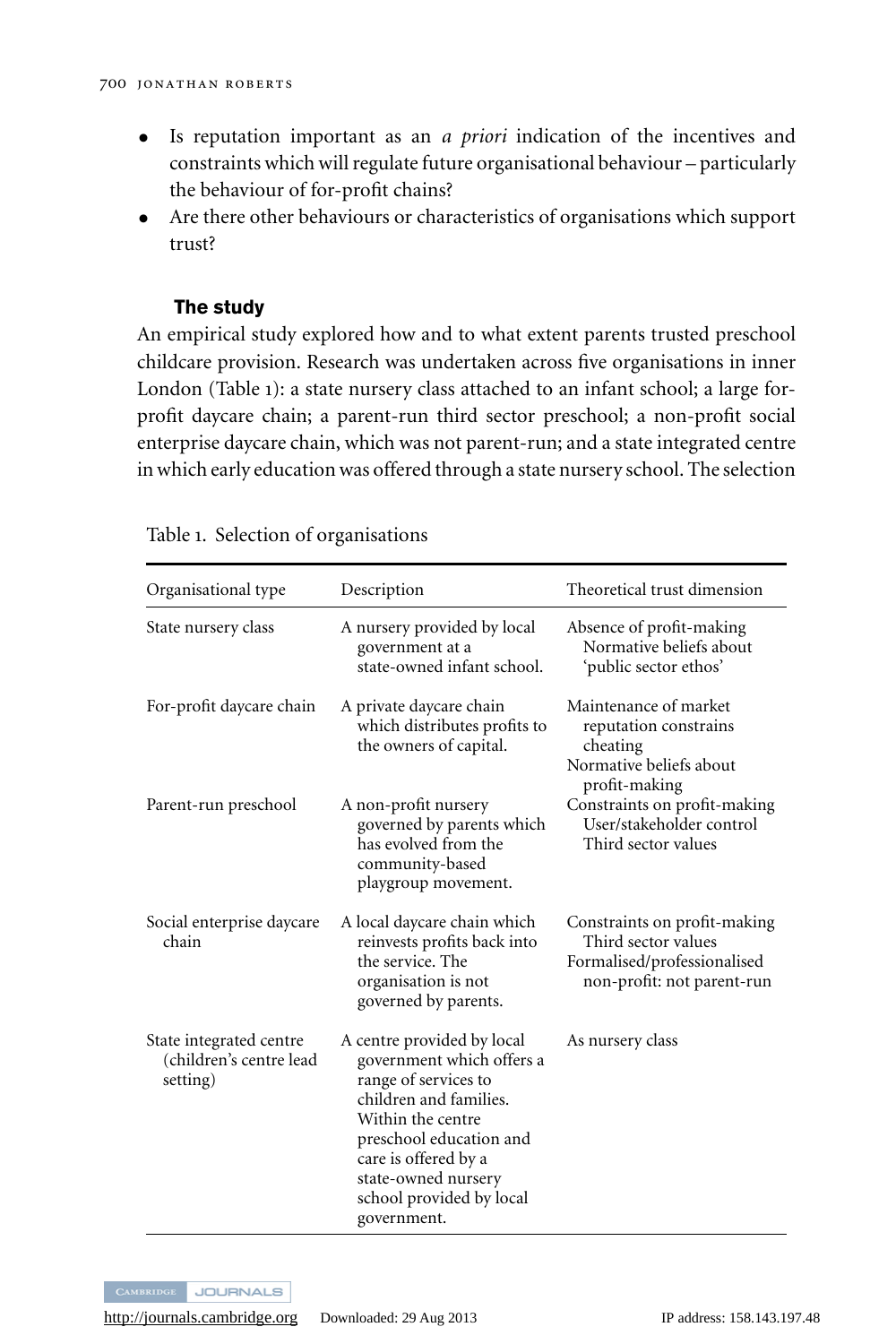of organisations was informed by propositions about trust and organisational form (as listed in Table 1), and also by organisations' policy relevance. Daycare nurseries, preschools, nursery classes and nursery schools lie at the heart of the childcare mixed economy: excluding state reception classes, $<sup>1</sup>$  these are the forms</sup> of preschool group childcare most commonly used by parents (Bryson *et al.*, 2006). In addition, the state integrated centre was the lead setting of a children's centre, which enabled the study to consider this policy initiative.

Twenty-seven semi-structured in-depth interviews were undertaken with parents whose children were attending the settings. Approaches to parents were made with the assistance of nursery managers. Five or six parents were interviewed at each organisation. Where possible, parents of children aged three or four years were selected: at this age parents have, in principle, the fullest choice of organisational forms. The study sought to include parents from a variety of backgrounds. Using household occupational status, twelve parents were categorised as working class (the majority of whom were from Black or Minority Ethnic backgrounds); within this group, five households did not have employment. Fifteen parents were categorised as middle class, of whom one was unemployed (the majority of this group were from white backgrounds).<sup>2</sup> Eight participants were lone parents, of whom three had been allocated childcare by state social services, and therefore had no effective choice of provision. Twentytwo mothers and five fathers participated: this imbalance was not unexpected, given evidence that it is overwhelmingly mothers who arrange childcare (see, for instance, Vincent and Ball, 2001).

The selection of parents, finally, was not consistent across organisations. Parents at the parent-run preschool and the for-profit chain had a generally high socio-economic profile; by contrast a number of parents at the state integrated centre and at the social enterprise daycare chain faced disadvantage. Such a contrast was also not unexpected, given socio-economic segregation in the childcare market (Ball and Vincent, 2005; Bryson *et al.*, 2006).

Interviews explored parents' trust in providers, both at the moment of choice and as the relationship developed. Bases of trust were considered broadly and not limited to organisational form and behaviour; such an approach permitted understanding of the relative importance of organisations. The interview process also enabled investigation of the association between parents' opinions of organisational form and their actual behaviours.

#### **Findings**

Findings are presented in two sections. First, *a priori* beliefs about the trustworthiness of sectors, ownership forms and organisational reputation are discussed; such beliefs are found to have little relevance to parents' decisionmaking about the trustworthiness of childcare. Instead, as described in the second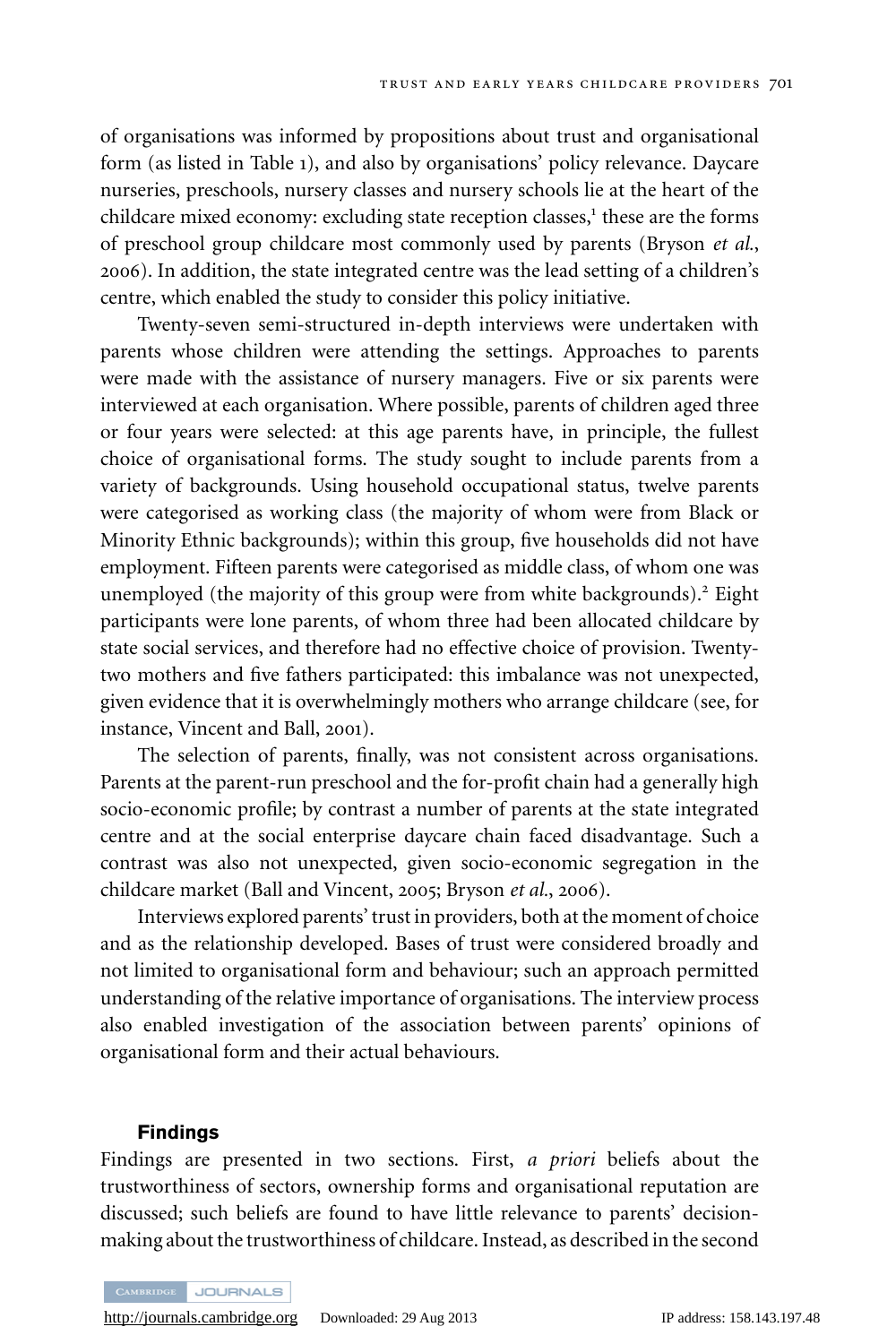section, evaluations of trustworthiness were actively constructed by parents; from an organisational perspective, attention therefore switches from *a priori* consideration of structures to observed organisational behaviours which were perceived to be more or less trustworthy. Such active construction of trust had a distinctive dynamic for a number of parents who used the integrated centre; these parents, through experience of services at the centre *prior*to childcare use, developed trust through familiarity over time, rather than within a brief choice process.

Before considering these findings, it is worth noting that the very concept of an 'organisation' was a fundamental basis of trust for some parents. This is a relevant finding in the context of childcare in England, in which provision is often offered in a domestic setting through individual actors, such as childminders and nannies. An organised group setting was considered to be a public space in which wrongdoing or incompetence was difficult to conceal:

a nursery is a public place *...* there is more control *...* people who have problems or they're sick or they do nasty things, they tend to do it in private rather than in public. (preschool parent 5)

There were perceived to be multiple actors who supervised behaviours, and an organisational structure which controlled and monitored:

The big choice *...* was whether to use a childminder or a nursery *...* I felt I trusted a nursery more, trusted *...* the organisation more *...* You've got the nursery nurses and you've got the supervisory nurses and you've got a structure that's checking and you've got other parents *...* (private chain parent 2)

The public space of the nursery was contrasted with the uncontrollable and unsupervised domestic setting, which created the opportunity to skimp on quality or to commit abuse:

I wouldn't use a nanny in my home *...* having two girls *...* I'm very untrusting of people I don't know looking after my kids *...* the opportunity's not there for nasty things to happen [in a group setting], whereas, one on one in a home *...* the opportunity is there. (preschool parent 3)

Previous research has found that working-class parents are particularly likely to disapprove of childminding (Vincent *et al.*, 2008); here, however, fears of individual childcarers were equally reported by working-class and middle-class parents.

Such views were not universal. Several parents had successfully used childminding in the past. Some had rejected childminding, not on the grounds of trust, but because a group setting would be beneficial for children's social development. Nonetheless the organisation, as public space, was a pertinent basis of trust for a number of parents.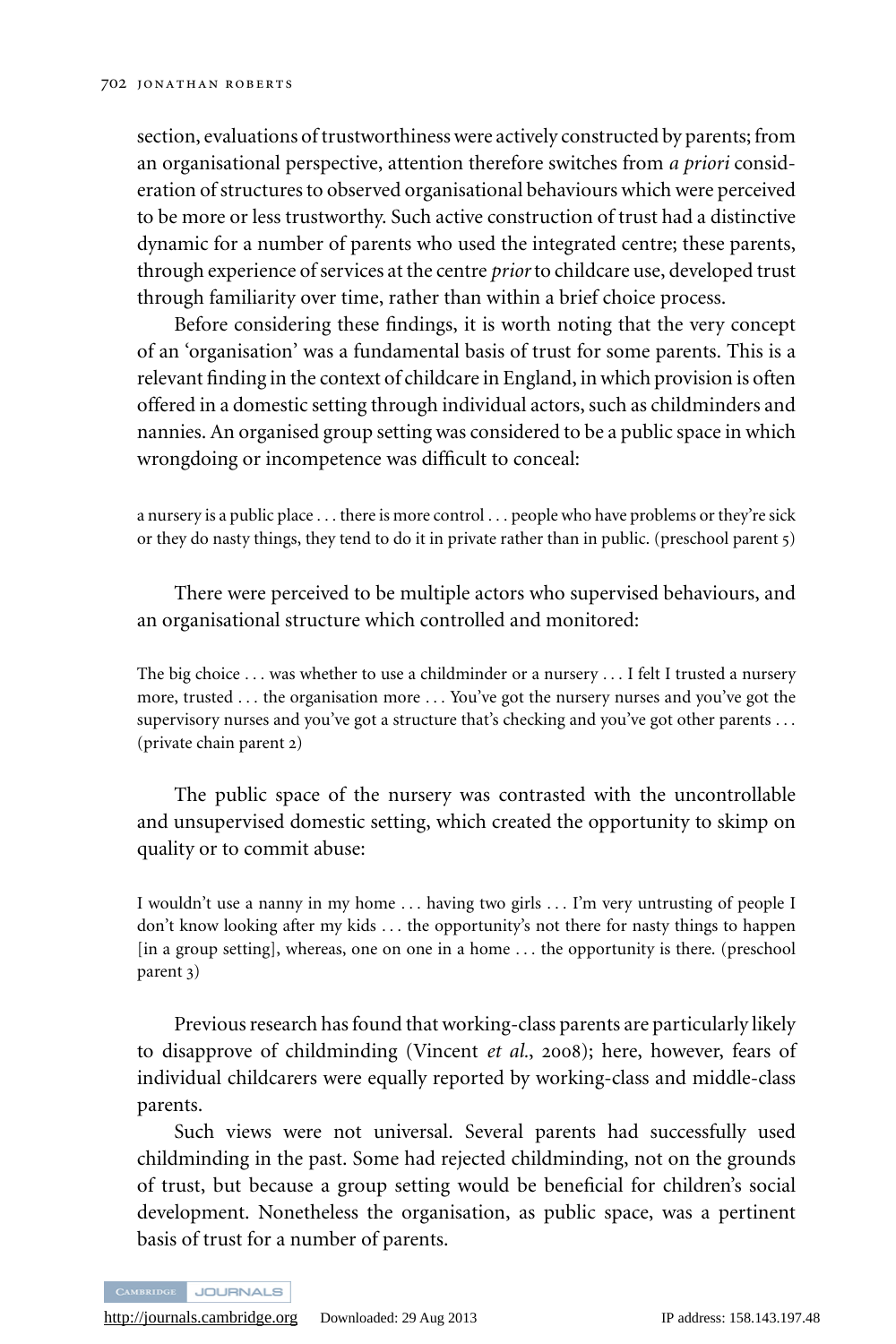#### **Sectors and organisational form as signals of trustworthiness**

The study found little evidence that organisational form or sector was a significant basis of parents' decisions to trust. For a number of working-class parents in particular, the concept of sector or ownership was meaningless or confusing. There was incomprehension of third sector provision among parents from all backgrounds – even some parents who were using such provision mistakenly believed that the setting was state-owned. For other parents, sector was simply not relevant:

Taking my child to a private school doesn't necessarily make me more trusting *...* you can get a mad teacher in a private school that will *...* stress your child out. And you can have the same in the state school. (private chain 5)

didn't really worry us whether it was private or public. (preschool parent 3)

A minority of parents, however, did hold opinions about the predicted reliability of state and for-profit organisations. Yet there was little evidence that such beliefs played a central role in parents' perceptions of trustworthiness. These findings are considered in turn.

#### **Opinions and beliefs**

A number of parents held strong, often contrasting beliefs about the trustworthiness of different organisations. There were, for instance, opposing views of state provision. For one working-class parent who used the state integrated centre, state provision brought 'peace of mind':

I thought, well, there mustn't be anything dodgy going on here because this is a council nursery. It's not a private nursery where it might be more difficult to keep an eye on what *...* [it is] doing. (integrated centre parent 4)

By contrast a middle-class parent at the private chain believed that state employees would be poorly motivated because of low salaries and a certain ethos – 'government employees set in a certain way'. Similar views were expressed by a working-class parent who used the social enterprise daycare chain and who, perhaps because her child had been allocated a place through social services, mistook the organisation for a government agency. Strong negative opinions were therefore applied by her to the social enterprise as if it were a state provider. State provision was perceived to be inadequately funded; as a result staff:child ratios would be poor and children would receive insufficient attention. This parent's expectations were low:

I knew it from day one that *...* I'm not going to expect the highest, the best quality *...* it's not that they don't want to do it, they can't because there's not enough staff *...* (social enterprise parent 1)

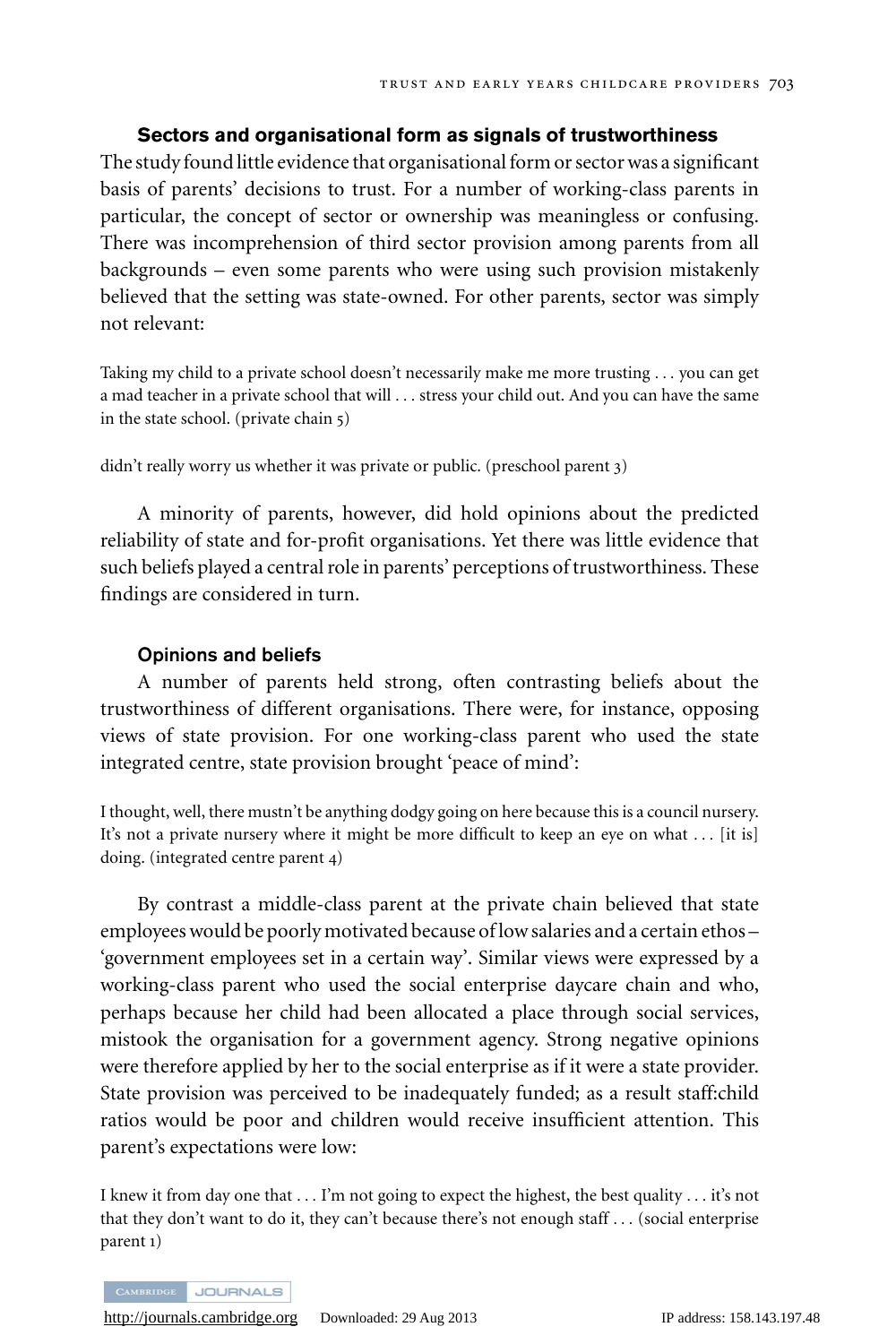There were similarly contrasting views on the reliability of for-profit provision. Some parents expressed concern that profit-seeking might affect behaviours, and that providers would renege on promised quality behind closed doors:

there are some problems with *...* the profit-related drive *...* where they are cutting costs to maintain a profit and *...* they're employing cheap labour *...* I'll *...* be watching out for it. (private chain parent 5)

you pay money in some nursery *...* when you *...* visit them, they say, 'oh we do this, we do this *...*', but when you leave them and go home, they don't do nothing. (integrated centre parent 2)

A parent's disturbing previous experience at a large profit-making chain was also attributed to the profit motive:

you have all these entrepreneurs think, 'let's make the money' *...* opening these awful *...* unfriendly, unloved child-caring places. (nursery class parent 3)

Alternatively some parents who used the for-profit chain believed that the interests of a profit-making provider were aligned with parents' desire for high quality. These beliefs in principle were consistent with preservation of reputation as an incentive for trustworthy behaviour among for-profit firms:

it is about satisfying *...* parents *...* [If] a parent is unhappy with the nursery, the child is obviously not getting on *...* ultimately the nursery will go out of business. (private chain parent 5)

A flourishing for-profit chain was generally considered, by the parents who used it, to be a reassuring signal that the organisation had historically met parent demand.

There was, however, little support for the proposition that a chain's behaviour is in practice constrained by the need to protect its reputation. Poor performance in one nursery was unlikely to contaminate other settings in the chain: information about such poor performance would probably not reach parents elsewhere; even if information did filter through, nurseries were standalone entities, each of which must be judged on its own merits:

the people are different *...* not because it's a [name of chain] nursery you have to blame all of them *...* You cannot put the blame one nursery to another one. (private chain parent 1)

There was, finally, little comment about third sector organisations. A middleclass parent at the for-profit chain was 'a great believer in the voluntary sector doing stuff like this': nonetheless he did not believe that the third sector was more trustworthy than the private. By contrast, for a working-class parent who used the nursery class, non-profit provision carried a stigma: she would not choose for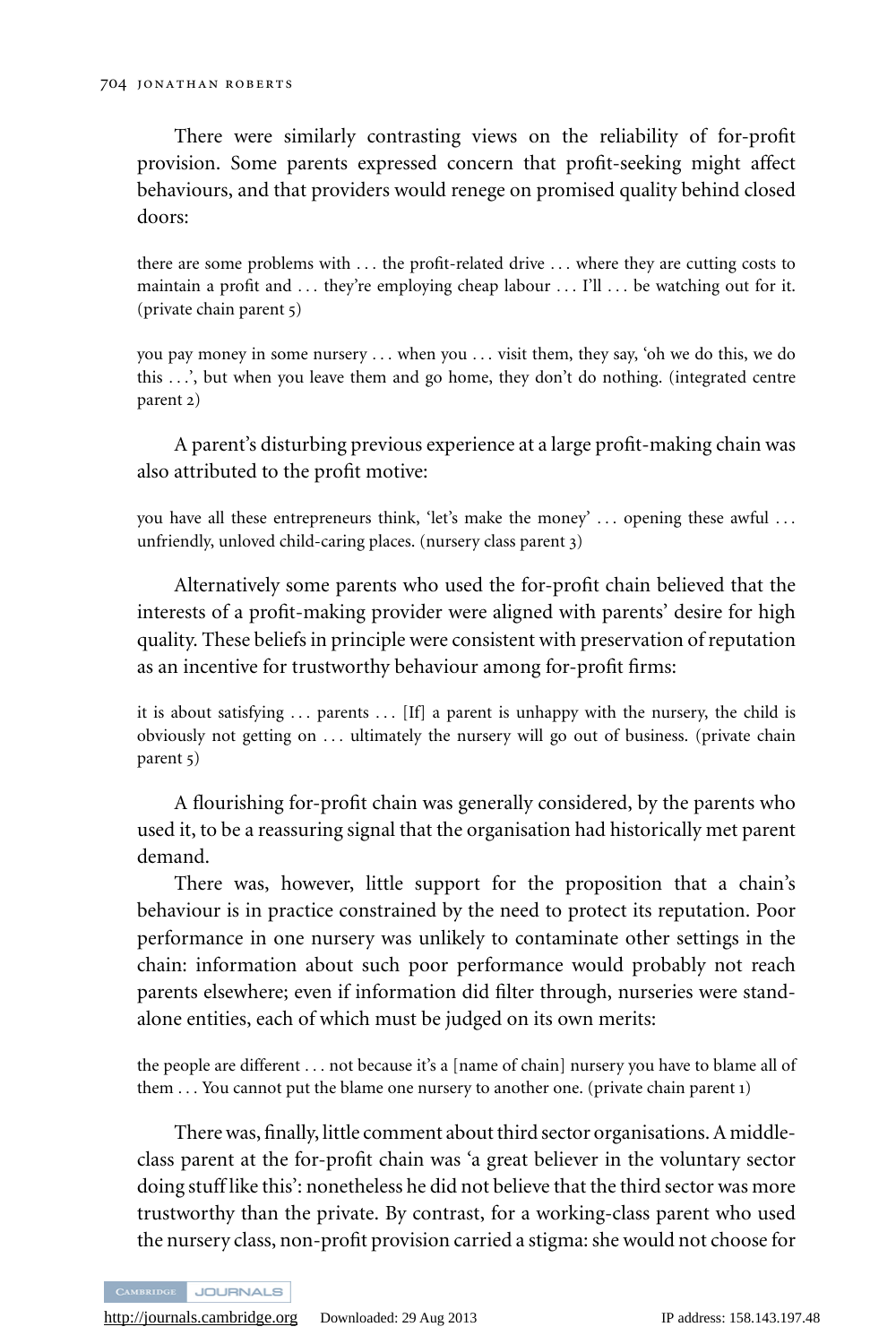her child a 'charity place'. None of the parents who used the parent-run preschool identified parent control as a meaningful signal of trustworthiness.

#### **Beliefs and behaviours**

There were thus diverse opinions about the quality and reliability implied by different sectors. The study sought to understand how far such beliefs were enacted. Significantly, parents' opinions about sectors, no matter how strong, had little influence upon behaviours. Thus two parents at the for-profit provider supported the idea of a chain – but for neither was it a significant part of their choice process. Another parent was enthusiastic about third sector provision, but made no attempt to seek it out – he was, indeed, unaware that such provision was available locally. Such patterns were repeated by other parents. Beliefs in this context became *post facto* sources of reassurance: knowledge that a nursery was part of a profit-making chain, or conversely that it was state-owned, was a further comfort that choices had been correct rather than an intrinsic dimension within a decision to trust.

To an extent, parents' choices were constrained by availability and affordability of provision. Only four middle-class parents had a genuine choice across all three sectors; another four parents limited their own choice set by seeking only provision attached to state schools. Nonetheless, while such barriers to choice were of concern to parents, there was generally no expressed resentment about an inability to access any organisational sector. There was one clear exception. Social enterprise parent 1, because she received her child's place through social services, had no choice of organisation. Her preference was strongly for private provision, and her mistaken belief that the social enterprise was state-run informed her lack of trust in the quality of care which her children would receive.

There were no other cases in which *a priori* beliefs about sector or organisational form were a primary or essential reason for trusting or distrusting a nursery – whether because the majority of parents did not hold such beliefs, or because such beliefs were not central to decisions around trust. Instead, parents overwhelmingly focused on the characteristics of individual nurseries and their staff:

I didn't really worry about whether they're a chain or not. I was worried about this nursery and *...* the care my child's going to get here. (private chain parent 3)

#### **Active construction of trust and organisational behaviours**

Thus propositions that organisational form or sector are an essential *a priori* signal of trustworthiness are not supported here. Therefore we move to the third research question – do organisational characteristics or behaviour otherwise contribute to trust? It is necessary first to consider how parents approached the

<http://journals.cambridge.org> Downloaded: 29 Aug 2013 IP address: 158.143.197.48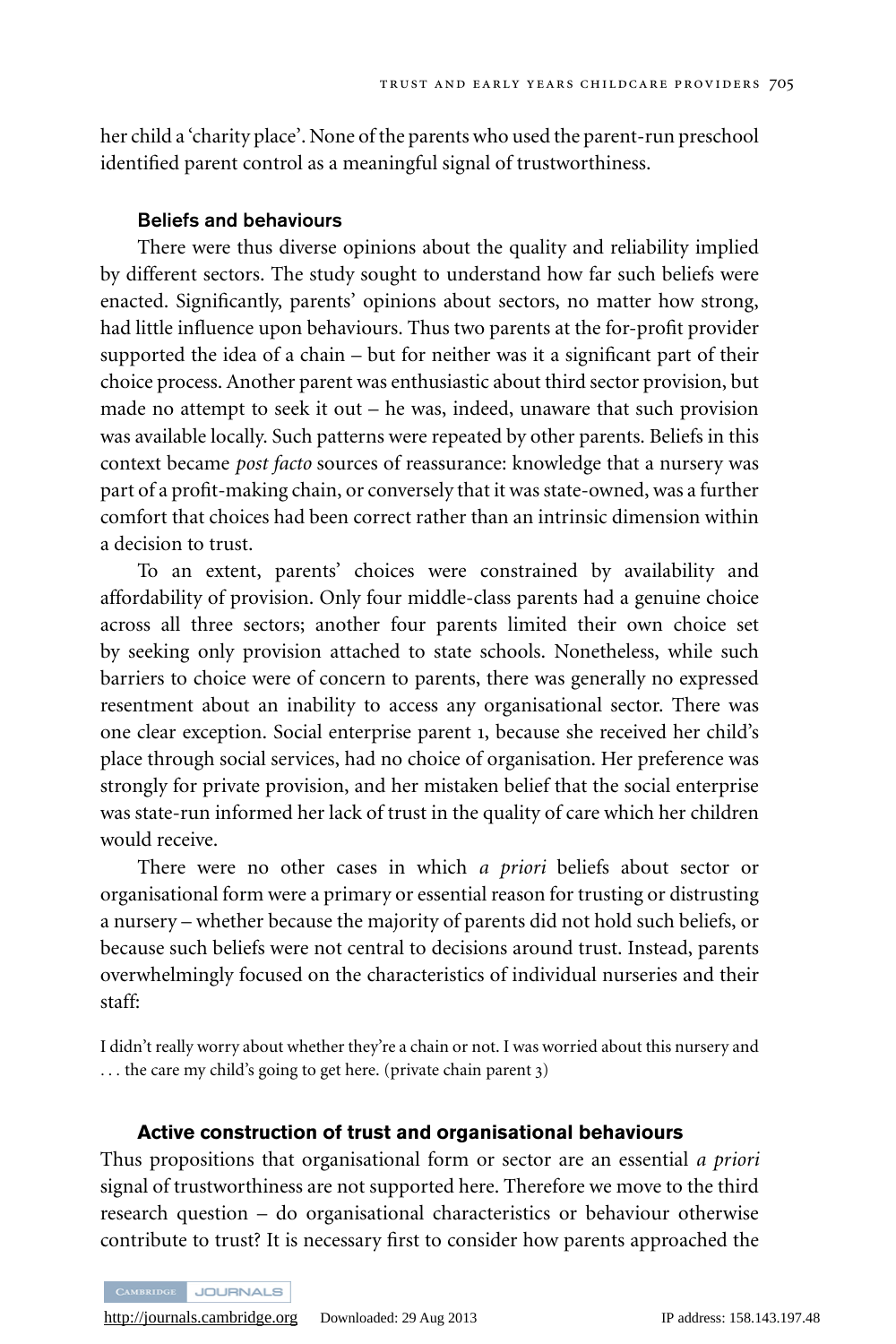issue of trust. Instead of relying on *a priori* signals, parents gave prominence to their own critical assessments of the quality of provision. Such assessments were underpinned by confidence that information asymmetries were not insurmountable:

if you're relatively astute, you can*...* work out for yourself if it's a good one or a bad one. (preschool parent 4)

Critical assessment took place across numerous dimensions. First, parents directly observed task performance – for instance, the interaction between staff and children. Such observations were possible even during an initial visit to a nursery. As the relationship developed, iterative interactions created frequent opportunities for parents to assess the nursery's performance and reliability. Second, the motivations and dispositions of staff were assessed. Settings were rejected because staff were 'gloomy'; staff impressed because 'you can see when someone really enjoys their job and actually takes care in what they're doing' (preschool parent 4). Third, recommendation from acquaintances was combined with parents' own observations to paint a picture of the nursery:

I came here, I talked to my friends, and I had a feel for the place *...* and at the beginning the mums are allowed to stay with the children. So I knew *...* what they are doing, what kind of place it is. (preschool parent 2)

Fourth, children's feedback was a valued resource. Whether through report, stories or simple willingness or unwillingness to attend, children communicated the extent of their happiness, a key aspect of quality for all parents. Parents were confident too in their ability to monitor child development, and to attribute such development (whether good or bad) to attendance at preschool.

The focus and extent of such critical assessments varied within parents' accounts. Some parents were significantly more active in observing and assessing staff: such parents were predominantly, but not exclusively, middle class. Nonetheless for all participants trust in preschool provision was not a passive process, based on *a priori* assumptions. It was instead an active construction, drawing upon parents' observations and interpretations of providers' behaviours and children's responses. The objects of such observations were typically individual staff members. However, the process was also situated within the context of the organisation. A number of organisational behaviours can be identified which contributed to or confounded the active construction of trust.

#### **The problem of money and business**

Several parents reported that organisations exhibited a certain emphasis on business behaviours and money-making. Such behaviour might be sufficient reason not to use a provider. One middle-class parent, during an initial visit, was taken aback by the immediate and detailed reference to payment: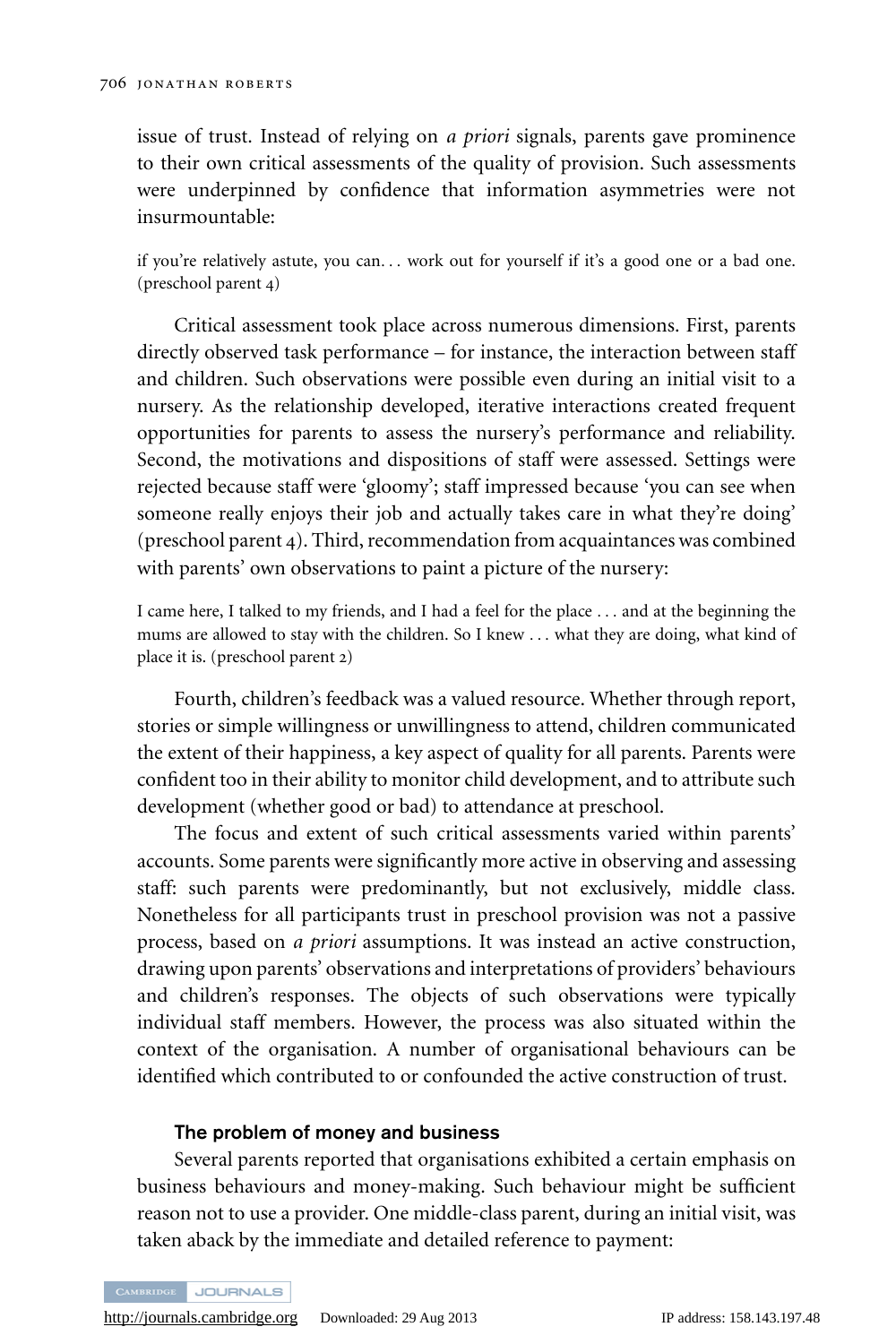you had to pay way ahead *...* it was almost like a money-making machine *...* you had to give *...* a whole term notice otherwise they wouldn't give you anything back. I felt that they were really keen on making as much money as they could. (nursery class parent 4)

Such a focus on money undermined trust:

I felt it *...* had a certain purpose *...* I don't want to say that I thought that maybe I would be taken advantage of, but I didn't like it.

More subtly, a parent rejected a nursery in the social enterprise chain because she was treated as a customer in a business transaction. The private chain nursery was different: here she 'was treated like a mum who was looking for a place for her child'. In this case the success of the private chain (and failure of the social enterprise) indicates that it is not profit-making *per se*that is problematic; rather, parents are disturbed by observed behaviours or representations which imply the prioritisation of money within the childcare relationship.

#### **Transparency**

Organisational transparency supported parents' trust in two ways. First, it enabled direct observation of the preschool's task performance and a child's contentment:

I came from time to time to sit *...* to see what's going on, to see how she's playing *...* how the staff look at her. (integrated centre parent 1)

[I] visited *...* without warning *...* to see what was going on. I was able to look through the window *...* he seemed to be absolutely having a whale of a time. (private chain parent 5)

Such observation was facilitated by 'settling-in' periods, offered across all settings, during which a parent stayed at a nursery while the child became familiar with the environment. On an ongoing basis, parents observed the nursery when they dropped off or picked up their children.

Of course, trust would not flourish if parents observed poor performance. One decision to exit a nursery was informed by what parents saw when they sat in on sessions:

the way they reacted with the children wasn't terribly good. They did tend to shout. There was a couple of situations where they were ignoring children who were distressed *...* that's always worrying *...* (preschool parent 4)

Second, transparency indicated that an organisation was confident in its own competence. For one parent, the for-profit chain's willingness for him to visit without warning 'made me feel reassured'. For another:

it gives you trust because you know what they're doing and they're not afraid of anything and they don't want to hide anything. (preschool parent 5)



<http://journals.cambridge.org> Downloaded: 29 Aug 2013 IP address: 158.143.197.48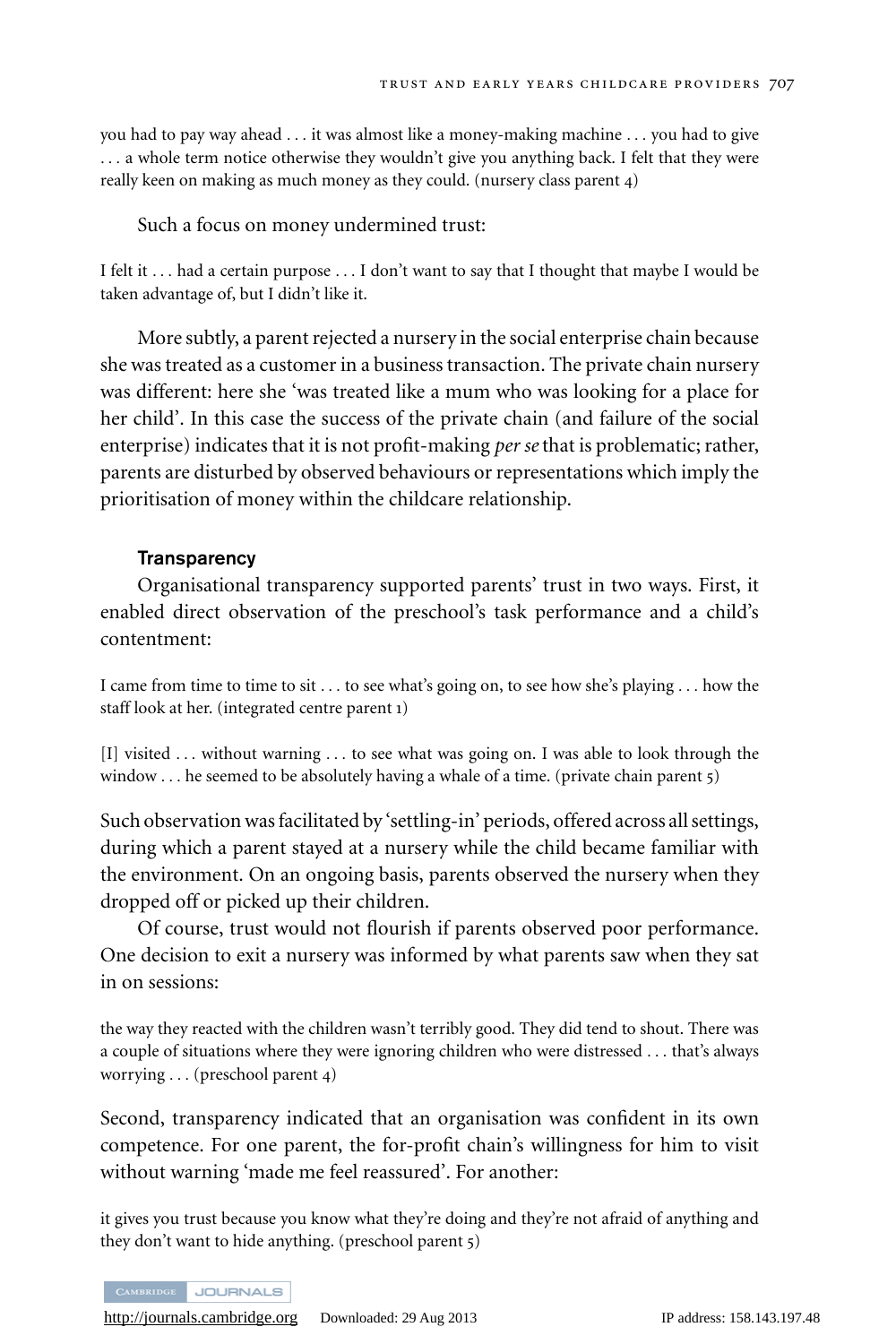All organisations sought to be transparent: the private chain and social enterprise used the same terminology of an 'open-door policy', by which parents, in principle, might visit the nursery at any time. The nursery class and social enterprise preferred parents to give warning of a visit, in order to prevent disruption. But transparency was especially meaningful if warning was not given, so that the possibility of manufactured performance was excluded.

The significance of transparency was emphasised by situations in which it was absent. One parent had used a nursery in Spain where 'they wouldn't open the door for you'. She felt compelled to undertake covert monitoring, a behaviour which implied strong distrust:

I had to do some spying *...* I found a little hole in the wall *...* I did my best to check any time I could. (preschool parent 5)

For one parent, the structure of the private chain inherently lacked transparency. Parents were not kept informed during a period of managerial instability:

the fact that there's a chain *...* things *...* go on obviously we don't know about, that mean that the turnover of managers has been too high. (private chain parent 2)

#### **Communication**

All organisations sought to communicate with parents through mechanisms such as parent visits, record books of children's achievements, or conversations at the beginning and end of sessions. Frequent communication created a sense of openness, and also gave parents confidence that problems would be resolved:

[the manager's] communication impressed me *...* she was very open *...* and told me what's what, which I liked. (private chain parent 3)

[I] have almost a day-to-day catch-up *...* if I've got a concern, it *...* gets dealt with immediately. (ibid.)

Frequent communicative interactions developed the relationships between parents and staff:

There's always the words for you, not like strangers bringing your child up *...* I feel like I'm coming in to see my friends. (private chain parent 1)

I've got to know some of the people who work here and chat to them when I come to pick up my son *...* I feel I've got an understanding of the place just through my knowledge of them. (private chain parent 5)

Two factors appeared key to effective communication. First, the accessibility of staff was important – for some parents communication was ideally a daily process. Second, formal reporting – such as parents' evenings or record books – did not have strong significance. It was the rich information provided through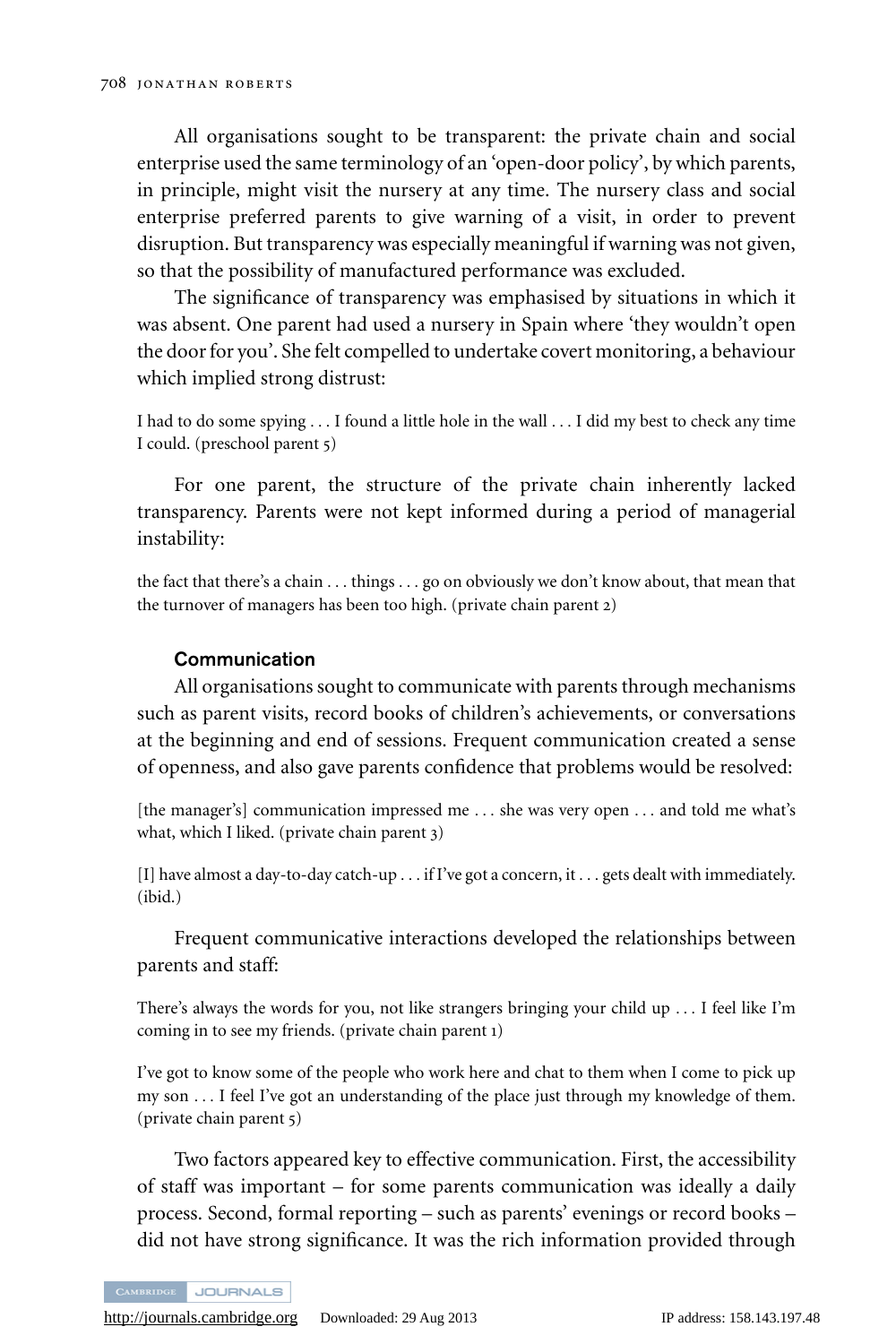informal interactions at the beginning and end of sessions which was valued. The meaningfulness and benefit of these interactions contrasts with findings in previous studies (Vincent *et al.*, 2008). Middle-class parents in particular were developing strategies to facilitate such informal interactions; in turn, organisations were seeking to enable frequent communicative opportunities.

#### **Turnover of staff**

Turnover of staff was unsettling for parents of all backgrounds. It was particularly problematic at the private chain, where management instability and staff turnover had occurred simultaneously. Such turnover disrupted relationships and the familiarity which had built over time:

you are entrusting your child to a group of people *...* once you get to know the people who are looking after your child, it's unsettling if they then go. (private chain parent 5)

For another parent, the departure of the manager had still more impact. The strong emotional bond, established by the manager's support when the parent first left her child at the nursery, was irreplaceable.

Turnover also brought new staff into the setting. If such staff were not appropriately introduced to parents, the appearance of strangers was threatening:

every day there was a new person *...* my point was whether that carer was in my child's class or not, that person is in this nursery and I don't know him. (private chain 3)

Two parents at the private chain were explicit: the combination of staff and management turnover, poor communication and lack of transparency substantially reduced their trust.

#### **Trust through familiarity: the integrated centre**

Often the active construction of trust implied swift assessments of trustworthiness, based on observation during a single visit. A different dynamic was apparent among those who used the state integrated centre. Parents, through experience of other services provided by the centre at the same physical site, built up knowledge and trust over a period *prior* to use of childcare. Relationships with the centre were typically initiated through use of the drop-in (a play session at which parents stay with their children), before extending to services, such as toy library, adult learning and crèche.

The extended use of services had several effects. First, parents became familiar with the centre and its competence. Second, they were specifically able to observe the nursery over time, making multiple in-depth visits before choosing to use it:

You could *...* bring your child downstairs and have a feel for the nursery *...* it wasn't just the once because obviously we were using the facility *...* you could come down *...* and speak to the staff *...* (integrated centre parent 4)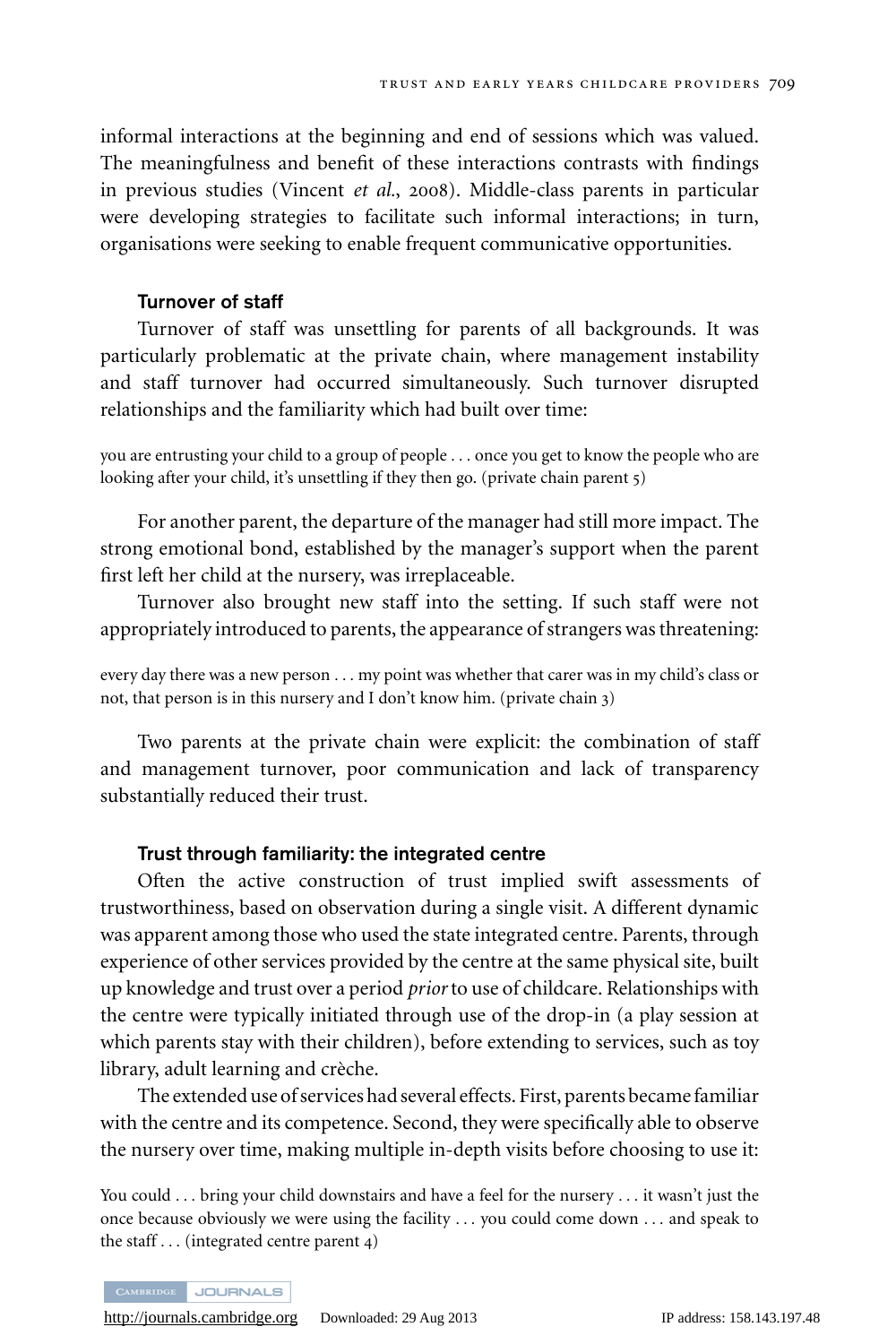Third, parents became familiar with nursery staff. Such familiarity was facilitated by the centre's rotation of staff between drop-in, crèche and nursery:

I get used to staff in the crèche  $\ldots$  some of the staff  $\ldots$  now  $\ldots$  work in the nursery. So that's easier to help me settle her in. (integrated centre parent 2)

Finally, parents became familiar with each other. Such interaction brought access to information and recommendation from existing users. Because parents were familiar with the centre, the decision to use the nursery was untroubled:

I didn't really want him to go to another nursery *...* I had built up a rapport *...* it was a comfort to know that I knew where I was going to leave him. (integrated centre parent 4)

Such straightforward decision-making implies a level of trust in the provision. Parents indeed identified as a basis for trust their familiarity with the centre and its staff:

I used to do the computer course – the crèche worker who was looking after my daughter ... they brought her downstairs in the nursery and she's *...* my daughter's keyworker. That's more for me to trust her. (integrated centre parent 2)

#### **Discussion**

The generalisability of findings from an exploratory study of this kind is necessarily limited. With this caveat, the study uncovered a range of perspectives and perceptions which carry implications for theory and practice. The concept of a childcare 'organisation' was a source of trust for some parents. It was a public space in which the presence of multiple actors and organisational structures was perceived to protect against opportunism or abuse. However, the form or sector of such organisation received limited consideration as a signal of trustworthiness. For many parents these dimensions were not relevant or even comprehensible. Others expressed a miscellany of opinions, ranging from suspicion of the profit motive and trust in public sector processes to belief in the market and critiques of state sector motivations. The study highlights, however, that these perceptions did not constitute the basis of parents' behaviour or, except in a single case, a primary foundation of attributions of trustworthiness. Nor was there support for rational actor propositions that organisational reputation is perceived as a significant incentive which encourages trustworthy behaviour. A small number of parents expressed views consistent with this position – but again there was no evidence that such beliefs informed behaviour. Further, parents' approaches to the for-profit chain confounded theoretical propositions: evidence of poor quality at one nursery was not seen to affect trust in other settings in the chain. The absence of association between opinion and action may be partly attributable to limited opportunities for parents to choose between organisational sectors. It may also be that, just as *a priori* trust in professional status is predicted to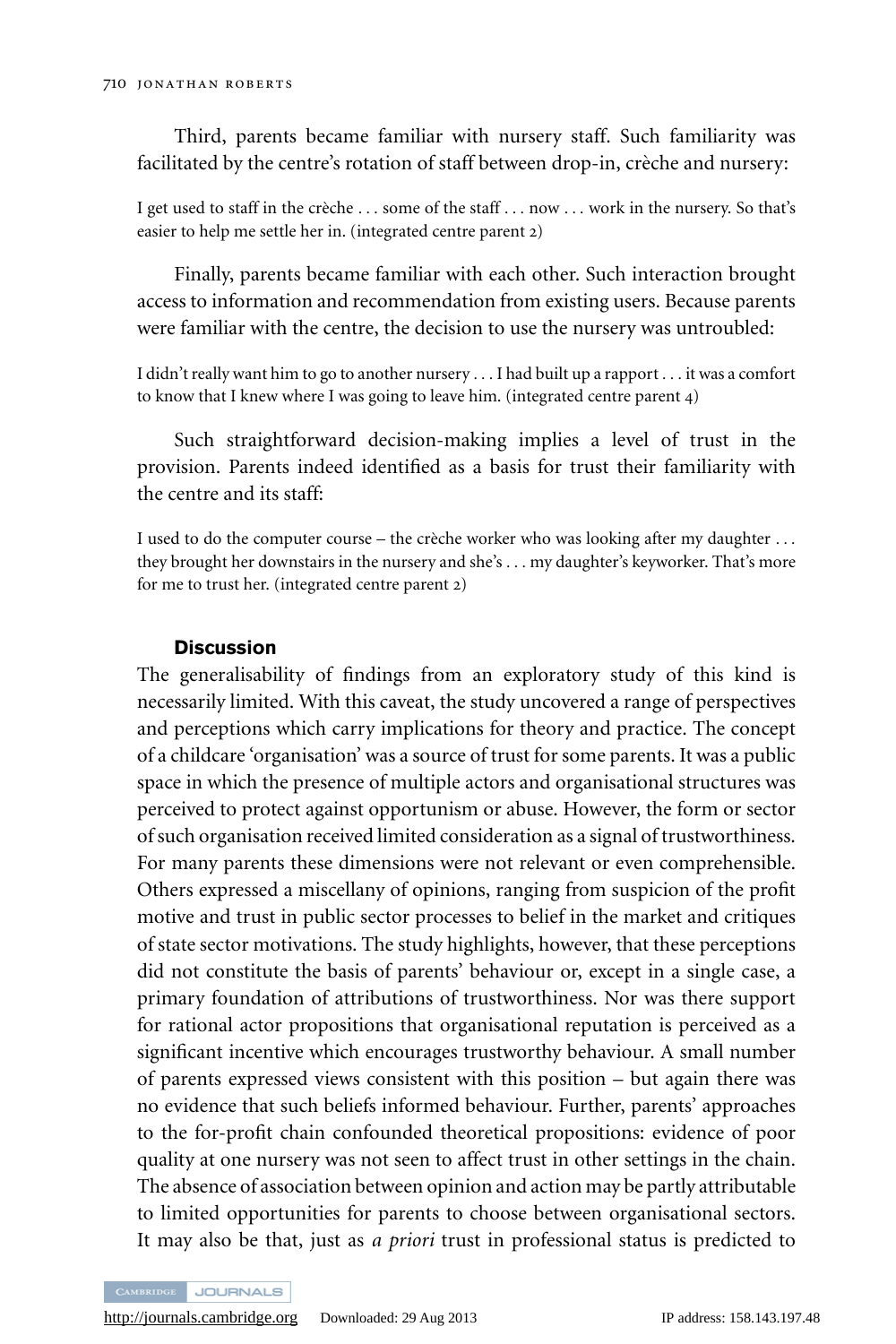decline in an age of scepticism, so too does trust in certain organisational forms. Alternatively, the childcare market may be of sufficient maturity to enable crude *a priori* signals to be discarded (Anheier and Ben-Ner, 1997).

Parents instead assessed organisations' trustworthiness through their own observations and judgements. Trust was actively constructed (or undermined) within the interactions between parents and nurseries, a finding consistent with Giddens' (1994) notion of 'active trust'. Such dynamic trust construction creates practical challenges for organisations, since, as Giddens (1994: 186) suggests, such trust must be 'energetically treated and sustained'. There appear to be isomorphic pressures which push providers to respond to this challenge in similar ways. Such isomorphism is partly imposed: the state has introduced compulsory mechanisms in an attempt to ensure quality, such as a curriculum, staff:child ratios and safety regulations. Organisations in the study also exhibited similar non-coerced behaviours, such as transparency, regular communication and settling-in periods. Additionally, PVI providers face a specific representational challenge in order to gain trust. In contrast to state provision, which is free at the point of delivery, PVI providers, as trading organisations, must manage the collection of fees. In common with the findings of Vincent and Ball (2001), parents were disturbed when an organisation placed apparent emphasis on business and money. Such an emphasis implied inappropriate motivations.

The notion of familiarity infused parents' accounts of trust. There is resonance here with the proposition of 'knowledge-based trust' (Lewicki and Bunker, 1996: 121; Möllering, 2005), whereby trust develops with the knowledge created through experience. Trust is again actively constructed, but over time – a process which Luhmann (1979: 41) describes as the 'principle of gradualness'. Staff turnover undermined trust precisely because it disrupted familiar relationships, the known staff member being replaced by a stranger. Here the structure of the state integrated centre offered a specific advantage. Through parents' various interactions with staff, with the centre's other services and with the nursery itself, trust was developed through experience even before the nursery was used. In contrast to the abrupt leap into childcare characteristic of market choice, parents progressed to nursery use through a series of unthreatening steps. Parents at the centre were generally disadvantaged; some had previously been reluctant to engage with services or were nervous about childcare. A gradual process of trust construction may be particularly beneficial in such contexts. Disadvantaged parents can also be isolated from 'hot knowledge' about childcare which flows through middle-class networks (Vincent and Ball, 2001): the community of parents at the centre's drop-in provided a partial remedy to such isolation by enabling access to 'hot' information about childcare at the nursery.

A number of policy challenges arise from these findings. Given the political emphasis on the benefits of third sector organisations, there is a striking lack of awareness among parents of both the idea and the availability of such provision.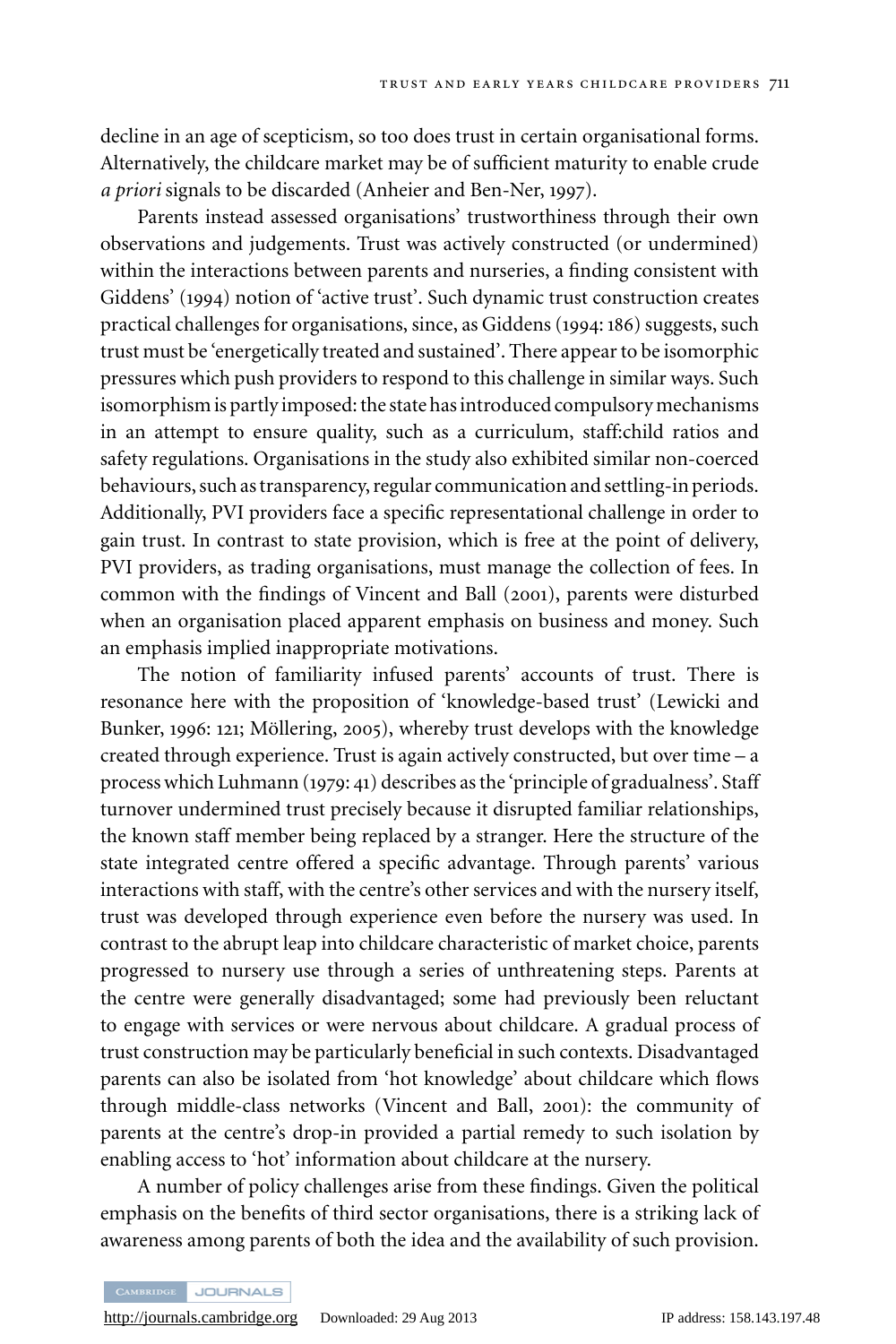To an extent, this finding may be attributable to the research selection. The parent-run preschool provided services to a mobile group of parents, many of whom were from overseas. It is therefore not necessarily an exemplar of a parentrun community-based service; propositions that third sector organisations may incubate trust through community involvement in the co-production of services remain tenable (Laville and Nyssens, 2001). Nonetheless the idea of third sector childcare provision seems to have little institutional embeddedness. Third sector organisations' contractual relationships with the state may also be problematic. In the current study, the social enterprise provided places for vulnerable children under contract to state social services. This relationship confused the boundaries of state and third sector; for one parent who received such a place, some kind of distrust was created – a certain barrier in the relationship between parent and setting – which potentially undermined any trust advantage which the social enterprise might possess. Such a dynamic recalls warnings about the dangers for third sector organisations if they become close to the state (Dahrendorf, 2000).

There is some support for the policy emphasis on market-based processes. Many parents appeared comfortable in the role of proactive consumer: they were sufficiently confident to make their own assessments of trustworthiness within a mixed economy of childcare providers. Discomfort, however, was created by explicit money-making behaviours; given policy focus on demand-side subsidy and PVI provision rather than on a free universal service, such tensions seem inevitable. There is also confusion among parents about the reach of regulation, so that there is distrust of apparently under-regulated private providers.

Most importantly, the understanding that trust is constructed through familiarity creates two significant challenges. First, there is the issue of staff turnover, which disrupts familiarity and therefore trust. Daycare settings exhibit markedly higher turnover rates than state schools and nursery classes (Phillips *et al*., 2009); in the current study, it was indeed the for-profit daycare nursery which experienced disruptive turnover. High staff turnover thus becomes – in common with quality, levels of qualifications and levels of funding – a matter of concern in relation to provision through market-based daycare settings. Second, those characteristics of the integrated centre which encouraged the gradual acquisition of trust – namely, provision of multiple services at a single site by a single organisation, so that staff and setting become familiar prior to childcare use – are not prioritised in current policy. They are unlikely to be produced within a fragmented market, nor are they inevitably achieved through the Sure Start children's centres programme. This initiative favours PVI childcare provision, with the result that childcare may be disconnected from other services within a centre; in addition, services in children's centres, especially in urban areas, are not necessarily contained at a single site, but may be dispersed across a local area. Such 'virtual' integration of services is unlikely to support trust production.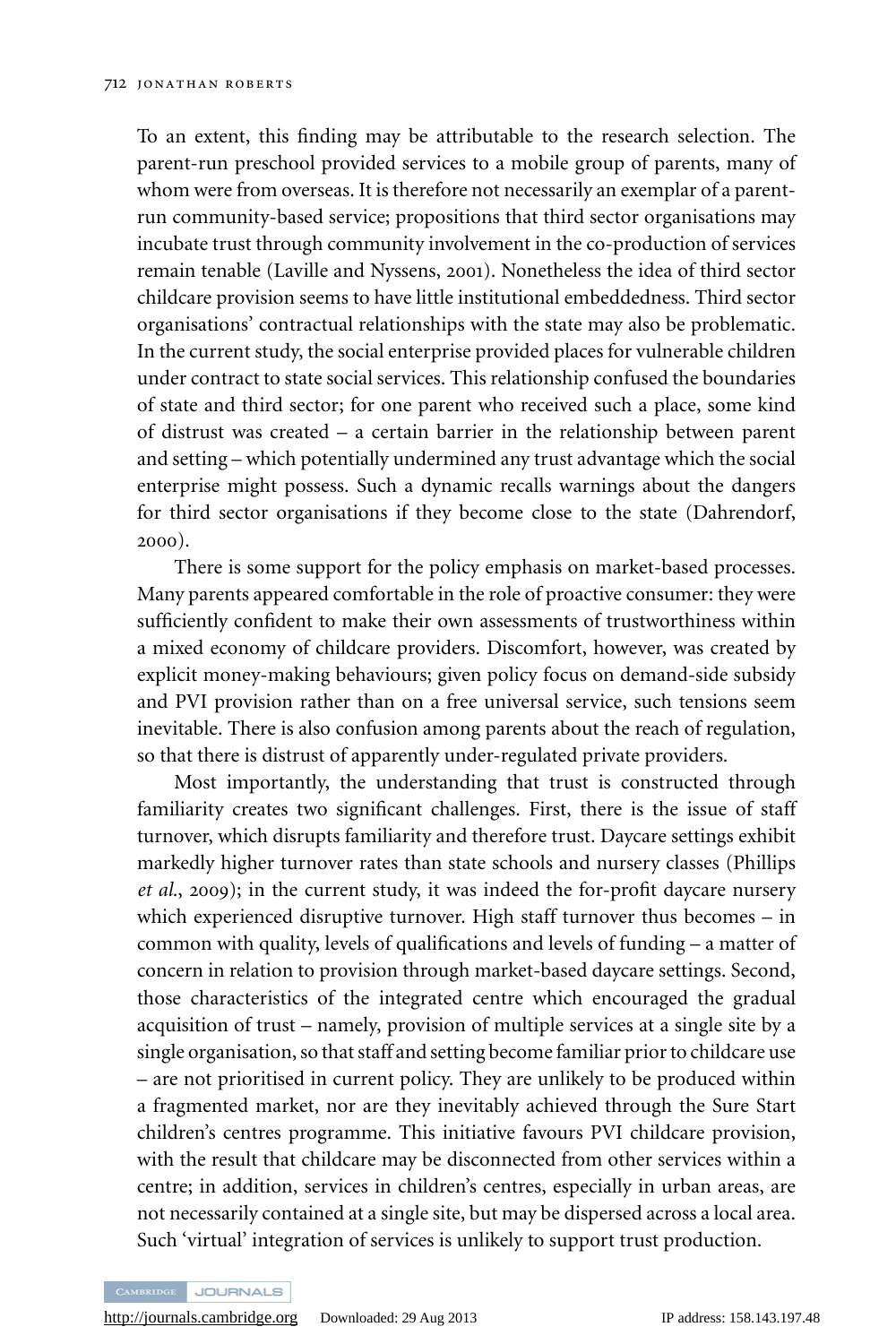In conclusion, this exploratory study finds little evidence that organisational ownership or sector strongly inform parents' decisions to trust childcare providers. Instead, trust is actively constructed within interactions between parents and providers. For organisations, the necessary response is transparency, communication and exhibited expertise. Trust, moreover, is constructed with less trauma where familiarity can grow over time. The incorporation of such a 'principle of gradualness' into childcare policy implies – especially where parents are unconfident consumers – a move away from fragmented market-based mechanisms to more holistic service provision. In particular, there may be some benefit in the provision of integrated services at a single site by a cohesive organisation, by which means trust may be constructed even before childcare is used.

#### **Acknowledgements**

I am very grateful to Anne West for her comments on various versions of this paper, and to Julian Le Grand for his observations on the final draft. I am also very grateful to the editors and anonymous referees for their valuable suggestions.

#### **Notes**

- 1 Reception classes offer provision to four-year olds at maintained primary and infant schools. They are, from the perspective of trust theories, conceptually similar to nursery classes and therefore not considered here.
- 2 Occupational status was derived through the NS-SEC classification (ONS, 2008). Within the working-class group were parents with routine and manual occupations, and those who were long-term unemployed. The middle-class group primarily comprised parents with professional or managerial occupations; it also included two households with intermediate occupations.

#### **References**

Alaszewski, A. (2003), 'Risk, trust and health', *Health, Risk and Society*, 5: 235–9.

- Anheier, H. and Ben-Ner, A. (1997), 'Shifting boundaries: long-term changes in the size of the forprofit, nonprofit, cooperative and government sectors',*Annals of Public and Cooperative Economics*, 68: 335–54.
- Anheier, H. and Kendall, J. (2002), 'Interpersonal trust and voluntary associations: examining three approaches', *British Journal of Sociology*, 53: 343–62.
- Arrow, K. (1963), 'Uncertainty and the welfare economics of medical care', *American Economic Review*, 53: 941–73.
- Ball, S. and Vincent, C. (2005), 'The "childcare champion"? New Labour, social justice and the childcare market', *British Educational Research Journal*, 31: 557–70.
- Ben-Ner, A. and Van Hoomissen, T. (1993), 'Nonprofit organizations in the mixed economy: a demand and supply analysis', in A. Ben-Ner and B. Gui (eds.), *The Nonprofit Sector in the Mixed Economy*, Ann Arbor, MI: Michigan University Press.
- Bryson, C., Kazimirski, A. and Southwood, H. (2006), *Childcare and Early Years Provision: A Study of Parents' Use, Views and Experience*, DfES Research Report RR723, London: National Centre for Social Research/DfES.
- Childcare Act 2006 (c.21), London: HMSO, available at: http://www.opsi.gov.uk/acts/ acts2006/pdf/ukpga\_20060021\_en.pdf, last accessed 20 December 2010.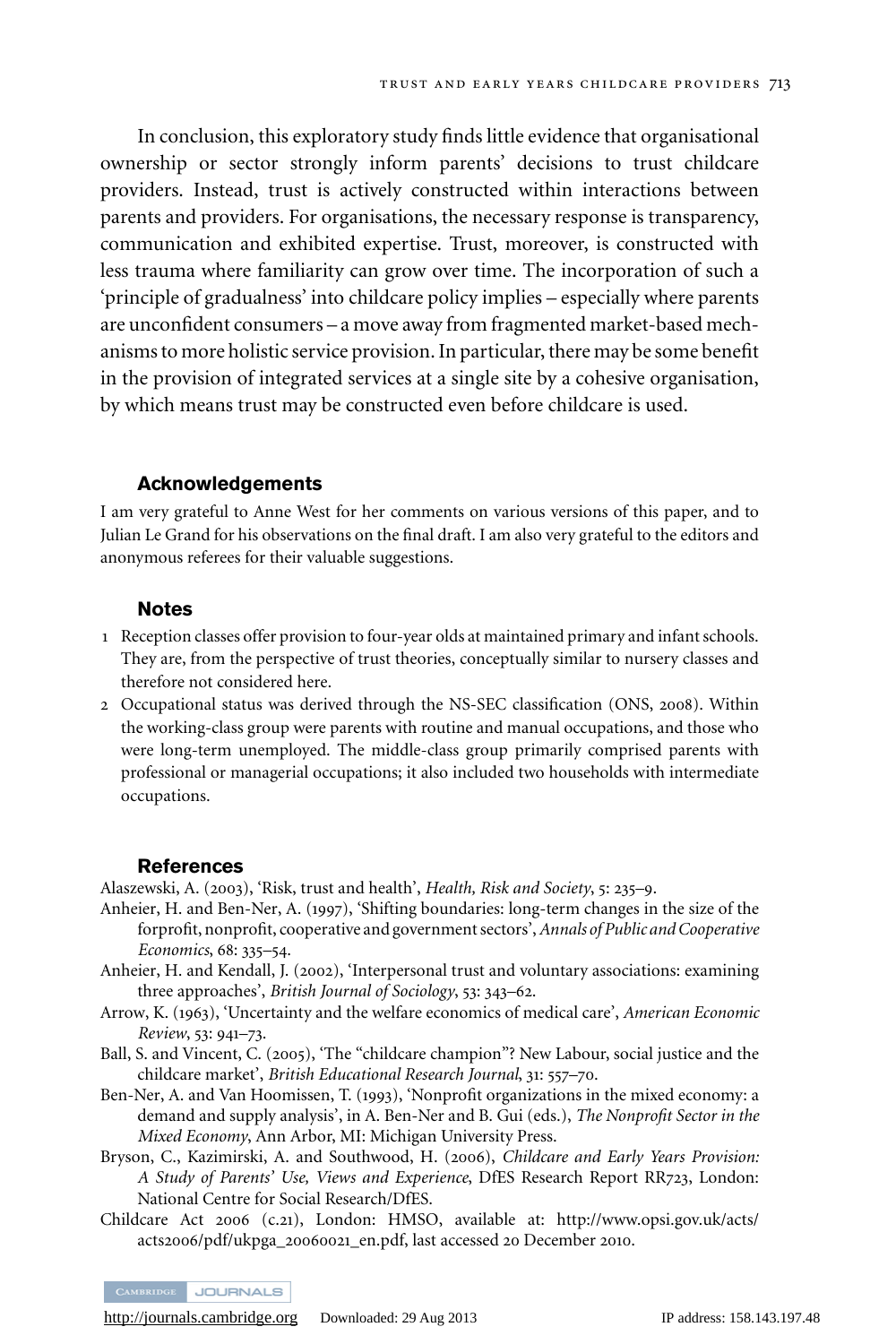- Dahrendorf, R. (2000), 'Third Sector: a creative chaos', in H. Anheier (ed.), *Third Way Third Sector*, London: London School of Economics.
- Dean, H. (2007), 'Tipping the balance: the problematic nature of work–life balance in a lowincome neighbourhood', *Journal of Social Policy*, 36: 519–37.
- Department for Children, Schools and Families (DCSF) (2009a), *Next Steps for Early Learning and Childcare: Building on the 10-Year Strategy*, Nottingham: DCSF.
- Department for Children, Schools and Families (DCSF) (2009b), *Provision for Children under Five Years of Age in England: January 2009*, London: DCSF.
- Department for Education and Skills (2006), *SureStart Children's Centres Practice Guidance*, available at: http://www.dcsf.gov.uk/everychildmatters/research/publications/ surestartpublications/1854/, last accessed 20 December 2010.
- Giddens, A. (1994), 'Risk, trust, reflexivity', in U. Beck, A. Giddens and S. Lash, *Reflexive Modernization*, Cambridge: Polity Press

Hansmann, H. (1996), *The Ownership of Enterprise*, Cambridge, MA: Harvard University Press. Hardin, R. (2006), *Trust*, Cambridge: Polity Press.

- HM Treasury/Cabinet Office (2007), *The Future Role of the Third Sector in Social and Economic Regeneration: Final Report*, London: HM Treasury.
- HM Treasury/Department for Children, Schools and Families (2007), *Aiming High for Young People: A Ten Year Strategy for Positive Activities*, London: HM Treasury.
- Hyde, M., Dixon, J. and Drover, G. (2007), 'Assessing the capacity of pension institutions to build and sustain trust: a multidimensional conceptual framework', *Journal of Social Policy*, 36: 457–75.
- James, E. (1987), 'The nonprofit sector in comparative perspective', in W. Powell (ed.), *The Nonprofit Sector: A Research Handbook*, New Haven: Yale University Press.
- Jeavons, T. (1994), 'Ethics in nonprofit management: creating a culture of integrity', in R. Herman (ed.), *The Jossey-Bass Handbook of Nonprofit Leadership and Management*, San Francisco: Jossey Bass.
- Krashinsky, M. (1986), 'Transaction costs and a theory of nonprofit organisations', in S. Rose-Ackerman (ed.), *The Economics of Nonprofit Institutions*, Oxford: Oxford University Press.
- Laville, J.-L. and Nyssens, M. (2001), 'The social enterprise: towards a theoretical socio-economic approach', in C. Borzaga and J. Defourny (eds.), *The Emergence of Social Enterprise*, London: Routledge.
- Lewicki, R. and Bunker, B. (1996), 'Developing and maintaining trust in work relationships', in R. Kramer and T. Tyler (eds.), *Trust in Organizations: Frontiers of Theory and Research*, London: Sage.
- Lewis, J. (2003), 'Developing early years childcare in England, 1997–2002: the choices for (working) mothers', *Social Policy and Administration*, 37: 219–38.
- Luhmann, N. (1979), *Trust and Power*, New York: John Wiley.
- Malani, A. and David, G. (2008), 'Does nonprofit status signal quality?', *Journal of Legal Studies*, 37: 551–76.
- Marquand, D. (2004), *Decline of the Public*, Cambridge: Polity Press.
- Mauser, E. (1998), 'The importance of organizational form: parent perceptions versus reality in the day care industry', in W. Powell and E. Clemens (eds.), *Private Action and the Public Good*, New Haven: Yale University Press.
- Möllering, G. (2005), Understanding Trust from the Perspective of Sociological Neoinsti*tutionalism: The Interplay of Institutions and Agency*, MPIfG Discussion Paper 05/13, Cologne: Max-Plank-Institut Für Gesellschaftforschung.
- O'Neill, O. (2002), *A Question of Trust*, Cambridge: Cambridge University Press.
- Office for National Statistics (ONS) (2008), *The National Statistics Socio-Economic Classification (NS-SEC)*, available at http://www.ons.gov.uk/about-statistics/classifications/current/nssec/index.html, last accessed 20 December 2010.
- Ortmann, A. (1996), 'Modern economic theory and the study of nonprofit organizations: why the twain shall meet', *Nonprofit and Voluntary Sector Quarterly*, 25: 470–84.